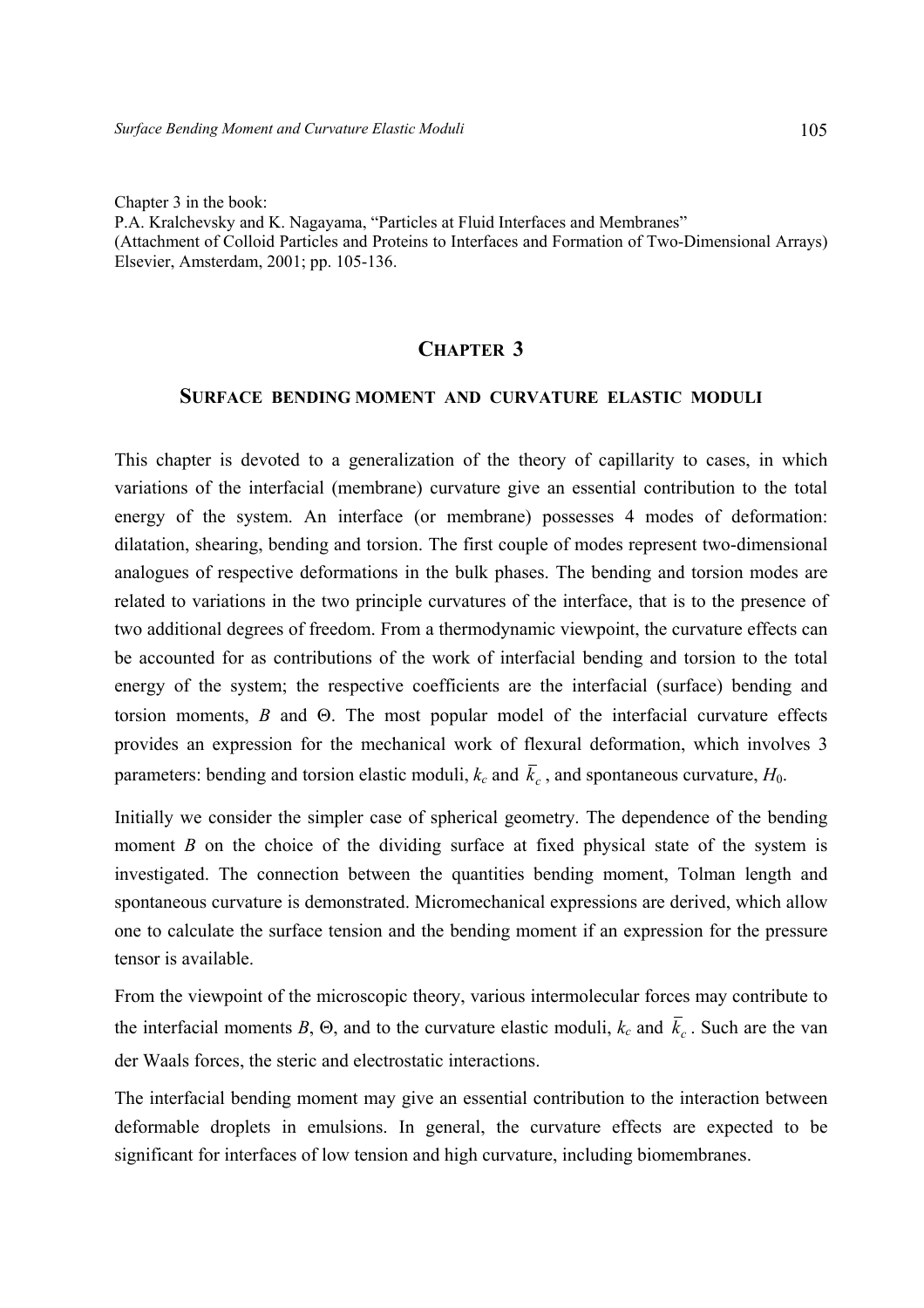### **3.1. BASIC THERMODYNAMIC EQUATIONS FOR CURVED INTERFACES**

#### *3.1.1. INTRODUCTION*

The curvature dependence of the interfacial tension was first investigated by Gibbs in his theory of capillarity [1]. The approach of Gibbs has been further developed by Tolman [2], who established that such curvature dependence appears for sufficiently small liquid drops or gas bubbles, whose radii are comparable with the so called *Tolman length*,  $\delta_0$ . The latter represents the distance between the surface of tension and the equimolecular dividing surface, see Chapter 1. Further development in the thermodynamics of curved interfaces was given in the works of Koenig [3] and Buff [4-6]. Kondo [7] investigated how the choice of dividing surface affects the surface thermodynamic parameters; see also Refs. [8-11].

An additional interest in the curvature effects has been provoked by the studies on microemulsions [12-20]. The biomembranes, lipid bilayers and vesicles represent another class of systems, for which the curvature effects play an essential role on the background of a low interfacial tension. The predominant number of works on lipid membranes is based on the mechanics of *shells and plates*, originating from the studies by Kirchhoff [21], Love [22], see also Refs. [23-25], and on the related theory of *liquid crystals* [26-28], rather than on the Gibbs thermodynamics. The mechanics of biomembranes is a complex and rich in phenomena field, whose importance is determined by the fact that such membranes are basic structural and physiological element of the cells of all living organisms. In particular, in Chapter 10 below we apply the mechanics of curved interfaces to describe theoretically the membrane-mediated interaction between proteins incorporated in a lipid bilayer.

### *3.1.2. MECHANICAL WORK OF INTERFACIAL DEFORMATION*

First we will make an overview of the most important equations in the thermodynamics of the curved interfaces. The work of deformation of an elementary parcel, ∆*А*, of a the boundary between two fluid phases, can be expressed in the form [29-31]

$$
\delta w_s = \gamma \delta \alpha + \xi \delta \beta + B \delta H + \Theta \delta D, \qquad \delta \alpha = \delta (\Delta A) / \Delta A \qquad (3.1)
$$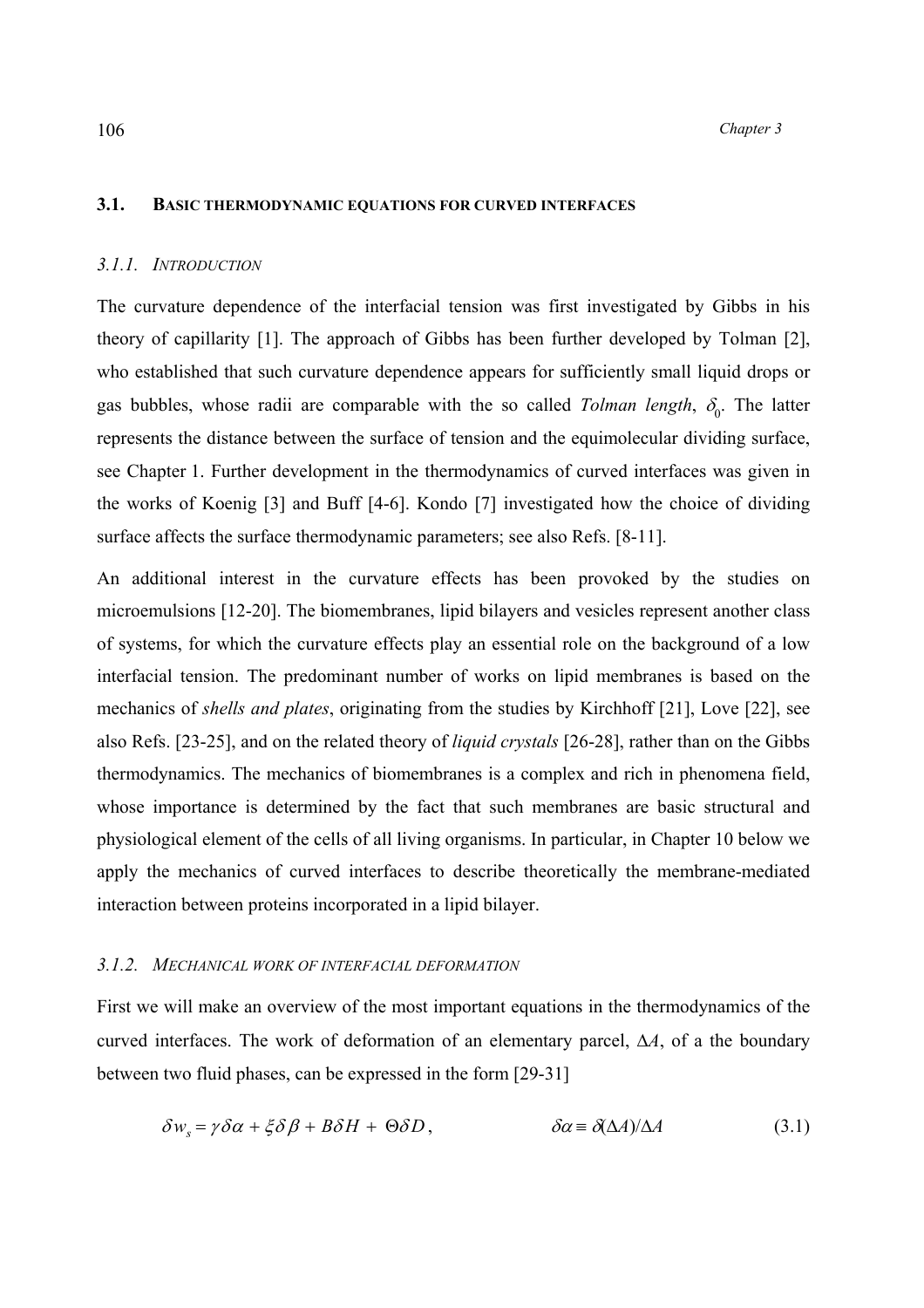Here  $\delta w_s$  is the mechanical work of deformation per unit area of the phase boundary;  $\delta \alpha$  is the relative dilatation (increase of the area) of the surface element  $\Delta A$ . If  $\delta u_{11}$  and  $\delta u_{22}$  are the two eigenvalues of the surface strain tensor, then  $\delta \alpha$  and  $\delta \beta$  can be expressed as follows:

$$
\delta \alpha = \delta u_{11} + \delta u_{22}, \qquad \delta \beta = \delta u_{11} - \delta u_{22} \qquad (3.2)
$$

see also Eq. (4.22) below. Consequently,  $\delta \alpha$  and  $\delta \beta$  characterize the isotropic and the deviatoric part of the surface strain tensor. In particular,  $\delta\beta$  characterizes the interfacial deformation of shear, see Fig. 3.1. Likewise, the surface curvature tensor has two eigenvalues, *с*1 and *с*2 , representing the two principal curvatures; then

$$
H = \frac{1}{2}(c_1 + c_2), \qquad D = \frac{1}{2}(c_1 - c_2) \tag{3.3}
$$

are the mean and deviatoric curvature; the latter is a measure for the local deviation from the spherical shape.



Fig. 3.1. Modes of deformation of a surface element: dilatation, shear, bending and torsion.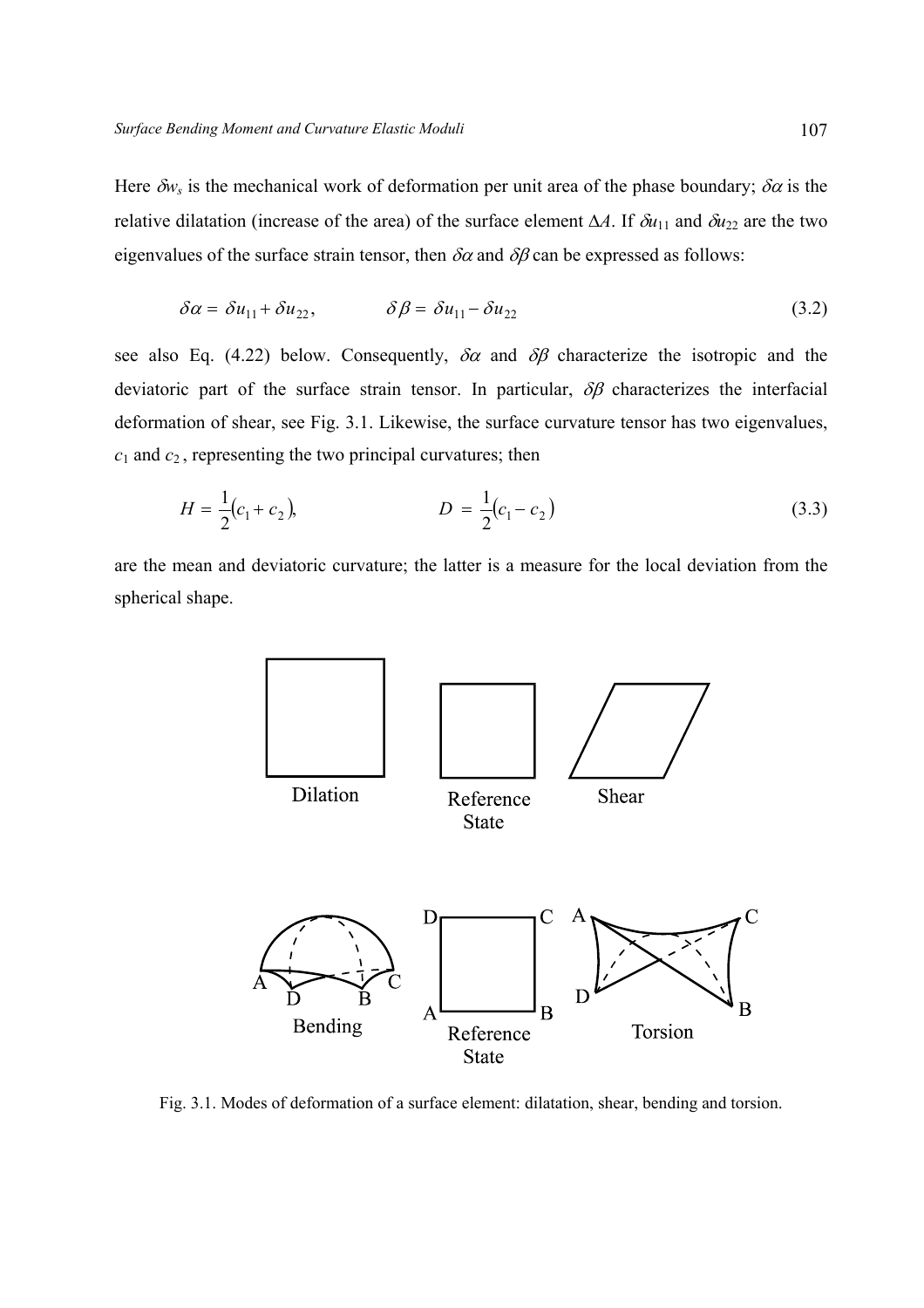Equation (3.1), without the term  $\xi \delta \beta$ , was first formulated in the classical work by Gibbs [1], and without the curvature terms – in the study by Evans & Skalak [25]. In particular,  $\gamma \delta \alpha$  is the work of pure *dilatation* ( $\delta\beta = 0$ ;  $\delta c_1 = \delta c_2 = 0$ );  $\xi \delta\beta$  is the work of pure *shearing* ( $\delta\alpha = 0$ ; <sup>δ</sup>*с*1 = δ*с*<sup>2</sup> = 0), *В*δ*Н* is the work of pure *bending* (δ*с*1 = δ*с*2; δα = δβ = 0) and Θδ*D* is the work of pure *torsion* ( $\delta c_1 = -\delta c_2$ ;  $\delta \alpha = \delta \beta = 0$ ), termed also "work of saddle-shape deformation", see Fig. 3.1. Correspondingly, *В* and Θ are called the interfacial bending and torsion moments [15]. Often in the literature the Gaussian curvature

$$
K = c_1 c_2 = H^2 - D^2 \tag{3.4}
$$

is being chosen as an independent thermodynamic parameter, instead of the deviatoric curvature  $D$ ; then Eq. (3.1) is transformed in the equivalent form

$$
\delta w_s = \gamma \delta \alpha + \xi \delta \beta + C_1 \delta H + C_2 \delta K \tag{3.5}
$$

Equation (3.5), without the term  $\zeta \delta \beta$ , is used in the works by Boruvka & Neumann [32] and Markin et al. [33]. A comparison between Eqs. (3.1) and (3.5) yields [31,34]:

$$
B = C_1 + 2C_2H, \qquad \Theta = -2C_2D \tag{3.6}
$$

Equation (3.1) is more convenient to use for spherical interfaces ( $D = 0$ ), and Eq. (3.5) – for cylindrical interfaces  $(K = 0)$ . Below we will follow the Gibbs approach, and will use *H* and *D* as thermodynamic variables; the latter have a simple geometric meaning (Fig. 3.1), and the respective moments *B* and  $\Theta$  have the same physical dimension, in contrast with  $C_1$  and  $C_2$ .

In general, the surface moments *В* and Θ depend on the curvature. The latter dependence can be expressed in an explicit form by introducing some model of the interfacial flexural rheology. The following rheological constitutive relation, introduced by Helfrich [23,24], is frequently used in literature

$$
w_f = 2k_c(H - H_0)^2 + \bar{k}_c K \tag{3.7}
$$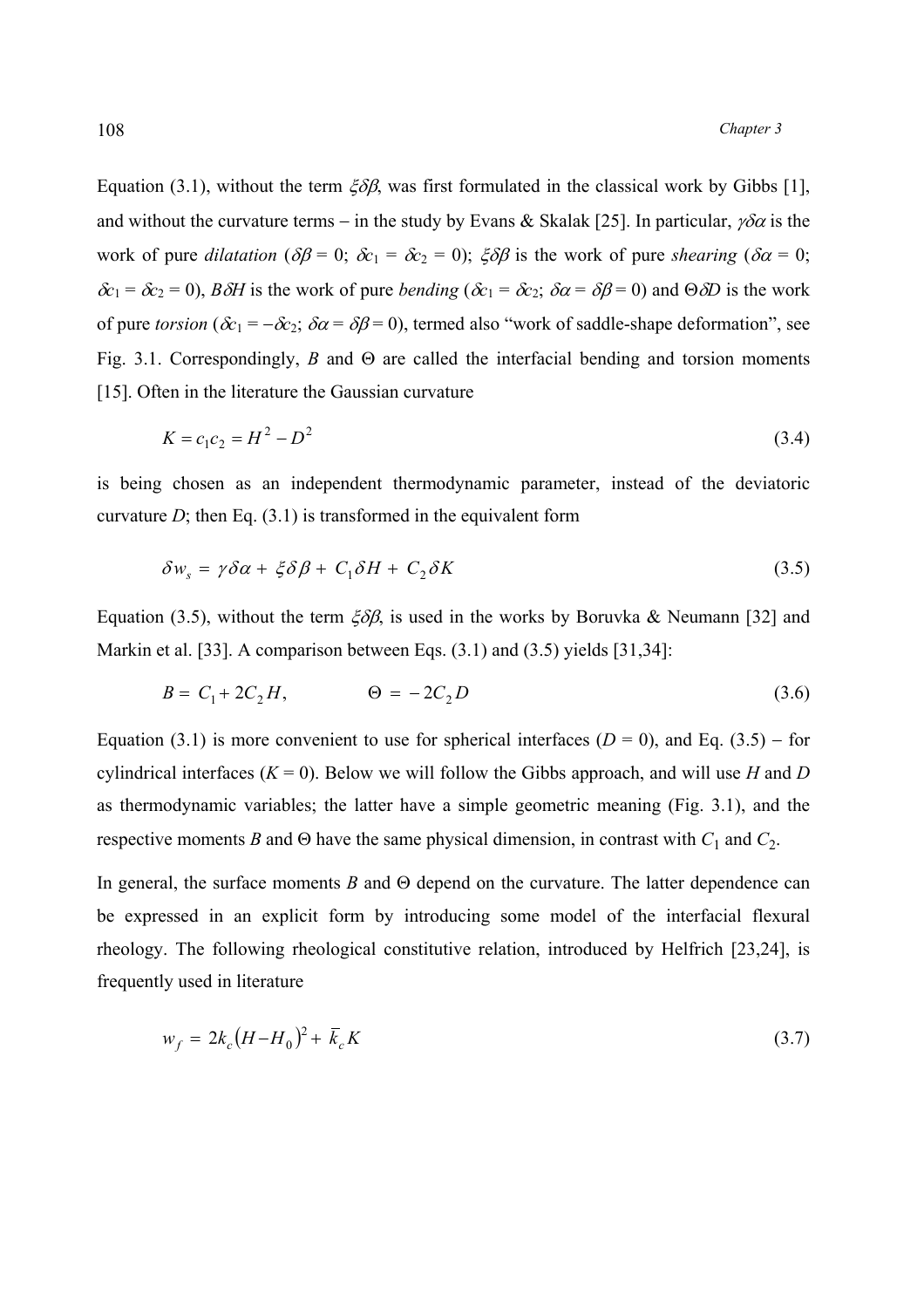Here  $w_f$  is the work of flexural deformation per unit area of the interface;  $H_0$ ,  $k_c$  and  $\bar{k}_c$  are constant parameters of the rheological model:  $H_0$  is called the *spontaneous curvature*,  $k_c$  and  $\bar{k}_c$  are the *bending* and *torsion (Gaussian)* surface elastic moduli. From Eq. (3.1) it follows

$$
\delta w_f = B \delta H + \Theta \delta D \tag{3.8}
$$

Combining Eqs. (3.4), (3.7) and (3.8) one derives [34,35]

$$
B = \left(\frac{\partial w_f}{\partial H}\right)_D = B_0 + 2\left(2k_c + \bar{k}_c\right)H, \qquad \Theta = \left(\frac{\partial w_f}{\partial D}\right)_H = -2\bar{k}_c D \qquad (3.9)
$$

where

$$
B_0 = -4k_c H_0 \tag{3.10}
$$

is an expression for the bending moment of a planar interface in the framework of the Helfrich model.

In general, Eqs. (3.9) can be interpreted as truncated power expansions of *В* and Θ for small deviations from planar interface (small *H* and *D*; quadratic and higher-order terms neglected). On the other hand, the original Helfrich formula, Eq. (3.7), has been postulated to give the leading term in the power expansion of  $w_f$  in the case when *H* is close to  $H_0$ . If the values of  $B_0$ and  $k_c$  are known for a planar interface ( $H = 0$ ) and then  $H_0$  is formally calculated from Eq.  $(3.10)$ , there is no guarantee that the obtained result for  $H_0$  could be physically interpreted as a spontaneous curvature, i.e. that for  $H = H_0$  the free energy of flexural deformation  $w_f$  has a minimum. In other words, if Eq. (3.8) is integrated, along with Eq. (3.9), in general there is no guarantee that the integration constant will be equal to  $2k_c H_0^2$ , cf. Eq. (3.7).

### *3.1.3. FUNDAMENTAL THERMODYNAMIC EQUATION OF A CURVED INTERFACE*

Let us consider an elementary interfacial parcel of area *dA*. The Gibbs excesses of internal energy, entropy and number of molecules from the *i*-the species, corresponding to this parcel, are

$$
dU_s = u_s dA, \qquad dS_s = s_s dA, \qquad d\Omega_s = \omega_s dA, \qquad dN_i^s = \Gamma_i dA, \tag{3.11}
$$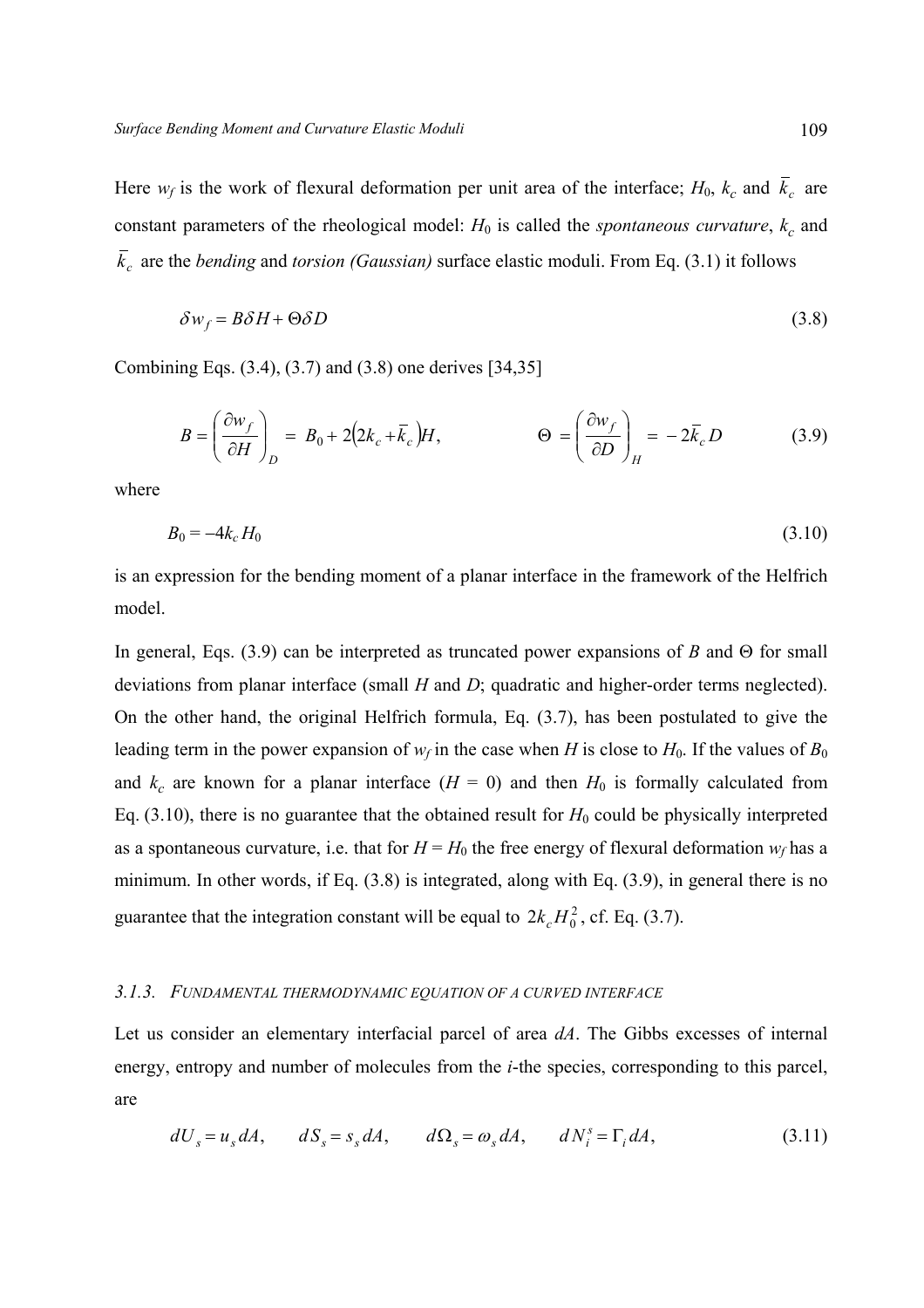where  $u_s$ ,  $s_s$ ,  $\omega_s$  and  $\Gamma_i$  are surface densities of the respective quantities. Further, let the area  $dA$ of the elementary parcel increases with

$$
\delta(dA) = \frac{\delta(dA)}{dA} dA = \delta \alpha \, dA \tag{3.12}
$$

due to the occurrence of some thermodynamic process. The Gibbs approach to nonuniform interfaces consists in application of the fundamental equation of an uniform interface *locally*, i.e. to every element *dA* of the nonuniform interface [1]. (Of course, this approach is more general and applicable to any nonuniform phases, not necessarily curved interfaces.) Thus, in the course of a thermodynamic process the variations of the parameters in Eq. (3.11) obey the fundamental equation

$$
\delta(dU_s) = T\delta(dS_s) + \sum_{i=1}^k \mu_i d\big(dN_i^s\big) + \delta W_s \tag{3.13}
$$

where *T* and  $\mu_i$  are the temperature and chemical potential, and  $\delta W_s$  is the mechanical work of deformation of the surface element  $dA$ . In keeping with Eq. (3.1) one can write [30, 31]:

$$
\delta W_s = \delta w_s dA = (\gamma \delta \alpha + \xi \delta \beta + B \delta H + \Theta \delta D) dA \qquad (3.14)
$$

With the help of Eqs.  $(3.11)$  and  $(3.12)$  one obtains

$$
\delta(dU_s) = (\delta u_s + u_s \delta \alpha) dA \tag{3.15}
$$

Similar expressions can be deduced also for  $dS<sub>s</sub>$  and  $dN<sub>i</sub><sup>s</sup>$ . In this way the fundamental equation (3.13) can be transformed to read [29-31]

$$
\delta u_s = T \delta s_s + \sum_{i=1}^k \mu_i \delta \Gamma_i + (\gamma - \omega_s) \delta \alpha + \xi \delta \beta + B \delta H + \Theta \delta D \tag{3.16}
$$

where

$$
\omega_s = u_s - Ts_s - \sum_{i=1}^k \mu_i \Gamma_i \tag{3.17}
$$

is the surface excess of the grand thermodynamic potential. Differentiation of Eq. (3.17) and substitution of the result for  $\delta u_s$  in Eq. (3.16) yields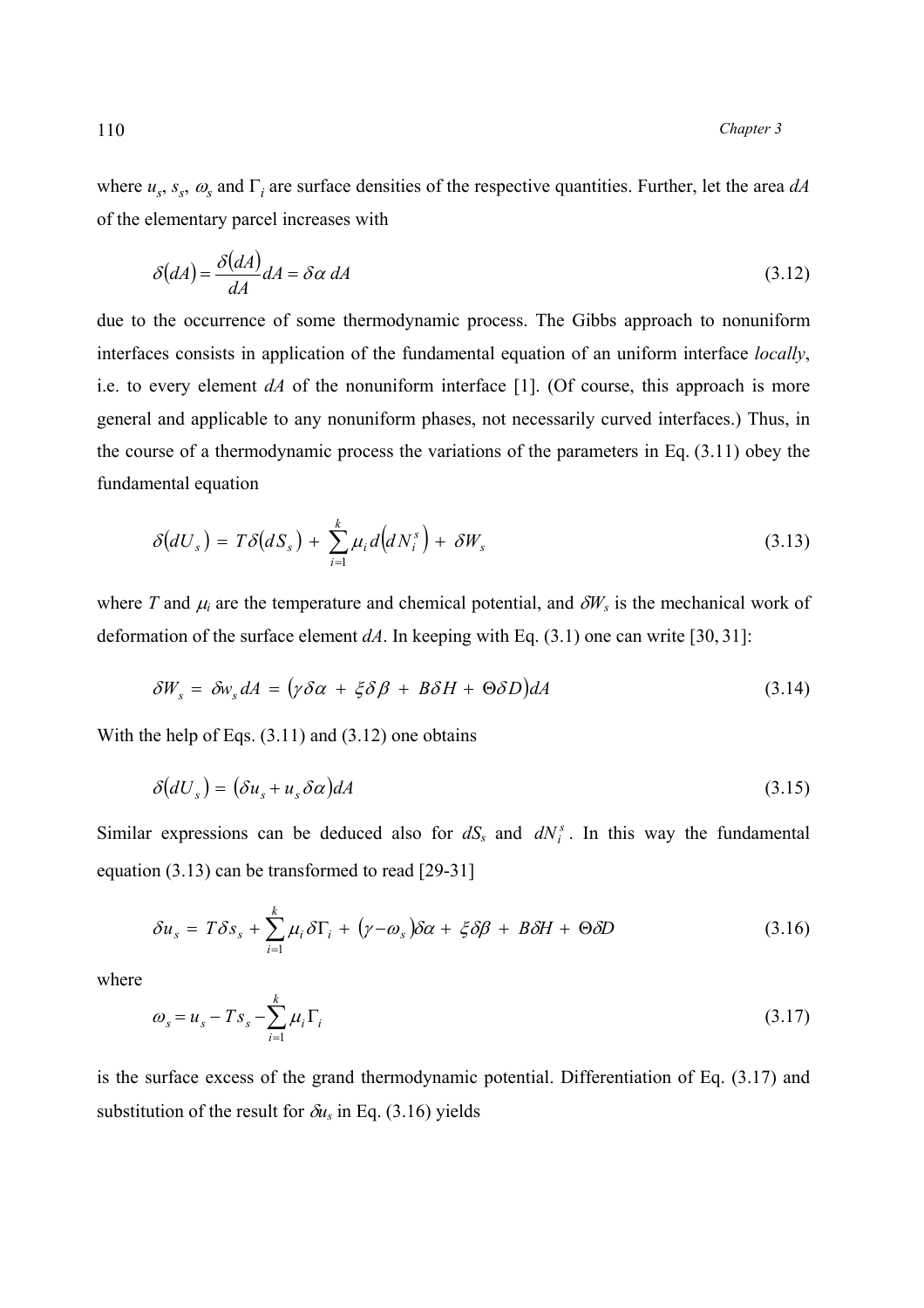*Surface Bending Moment and Curvature Elastic Moduli* 111

$$
\delta \omega_s = -s_s \delta T - \sum_{i=1}^k \Gamma_i \delta \mu_i + (\gamma - \omega_s) \delta \alpha + \xi \delta \beta + B \delta H + \Theta \delta D \tag{3.18}
$$

If the interface can be treated as a *two-dimensional fluid*, then the interfacial tension equals the density of the surface excess grand thermodynamic potential [1]

$$
\gamma = \omega_s \tag{3.19}
$$

Equation (3.19) can be obtained in the following way. Imagine an elementary interfacial parcel of area *dA*, whose boundary is a contour permeable for the transport of all components. An imaginary process of expansion of this contour at constant intensive parameters ( $\delta T = 0$ ,  $\delta \mu_i = 0$ ,  $\delta \beta = 0$ ,  $\delta H = 0$ ,  $\delta D = 0$ ) leads to enlargement of the parcel owing to the transfer of molecules across the permeable boundary line. In the course of this process matter with the same intensive properties, and especially with the same  $\omega_s$ , is added to the considered parcel. Then, setting  $\delta \omega_s = 0$  in Eq. (3.18) we arrive at Eq. (3.19).

If the interface represents such a two-dimensional fluid, then Eq. (3.19) is valid irrespective of whether components, which are insoluble in the bulk phases, are present at the interface. In this case, from Eqs. (3.18) and (3.19) we obtain a generalizes version of the Gibbs adsorption equation:

$$
\delta \gamma = -s_s \delta T - \sum_{i=1}^{k} \Gamma_i \delta \mu_i + \xi \delta \beta + B \delta H + \Theta \delta D \qquad (3.20)
$$

cf. Eq. (1.35).

It is worthwhile noting that the sign of *В* and Θ is a matter of convention. It is determined by the choice of the direction of the running unit normal to the interface, **n**. From the differential geometry it is known that the surface tensor of curvature, **b**, can be defined as the surface gradient of **n** [36]:

$$
\mathbf{b} = -\nabla_{\mathbf{s}} \mathbf{n} \tag{3.21}
$$

The latter equation is known also as the Weingarten's formula [37]. Since the principal curvatures,  $c_1$  and  $c_2$ , are the eigenvalues of **b**, then in view of Eqs. (3.3) and (3.21) an inversion of the direction of **n** will lead to a change of the sign of *H* and *D*. Moreover,  $\delta w_f$  in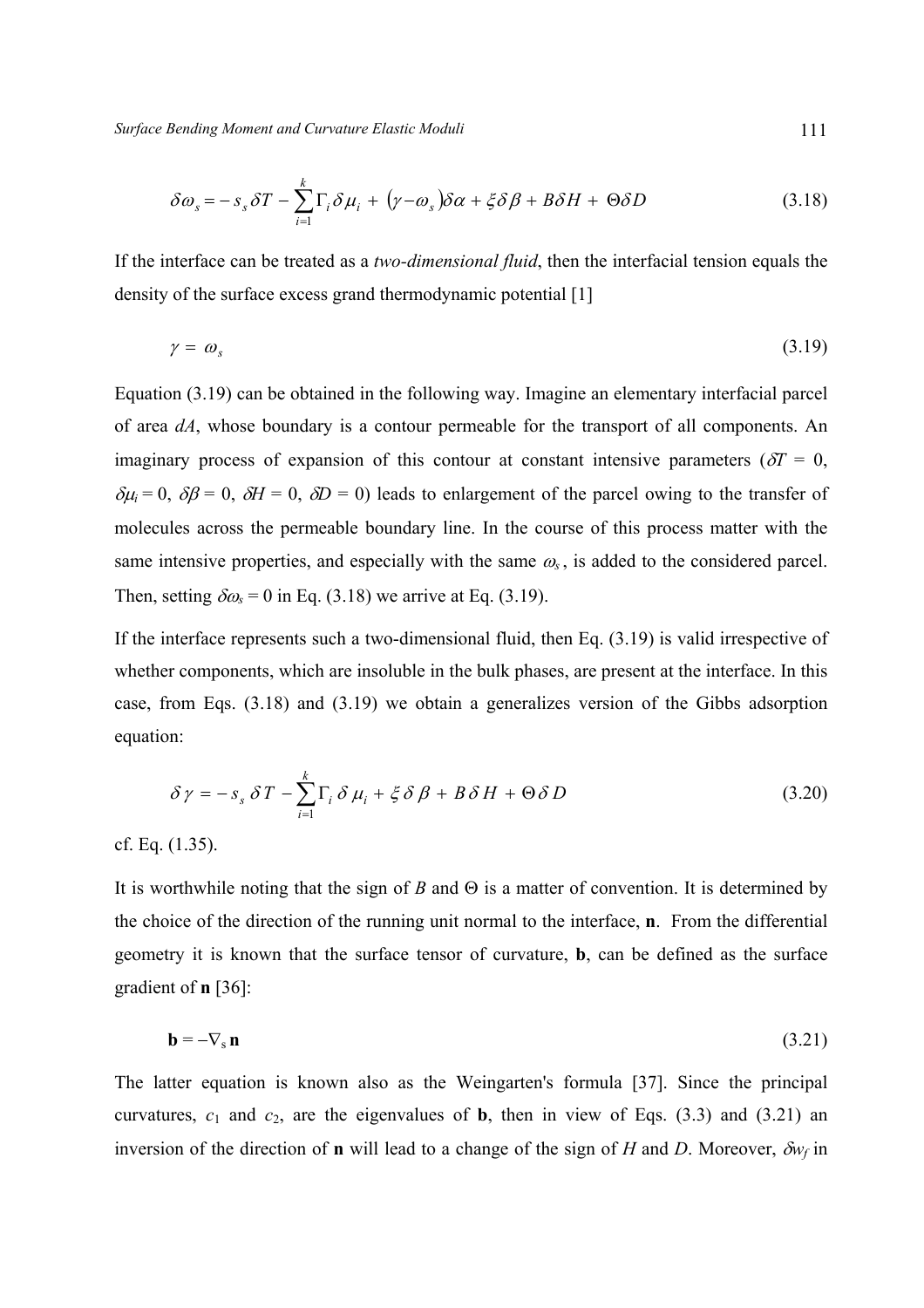Eq. (3.8) must not depend on the choice of direction of **n**; consequently, the inversion of the direction of **n** leads also to an inversion of the sign of *В* and Θ. From Eq. (3.8) it could be realized that a *positive В* tends to bend the interface around the *inner* phase, that is the phase for which **n** is an *outer* normal. The latter rule is general, i.e. it is independent of the choice of the direction of **n**.

### **3.2. THERMODYNAMICS OF SPHERICAL INTERFACES**

#### *3.2.1. DEPENDENCE OF THE BENDING MOMENT ON THE CHOICE OF DIVIDING SURFACE*

Spherical fluid interfaces are often observed due to the fact that the spherical shape corresponds to minimal surface energy if the gravitational deformation is negligible. After Gibbs [1] an interface can be modeled as a mathematical dividing surface separating two bulk phases. As noticed in Chapter 1, in reality there is a narrow transitional zone between the two phases, whose thickness could be from few angstroms to dozens of angstroms. For that reason, a problem arises about the exact definition of the position of the dividing surface.

From symmetry considerations it follows that in the case of spherical interface the dividing surface must be a sphere. However, an additional condition must be imposed to uniquely define the radius of this sphere. It can be proven [7,8] that for an arbitrary definition of the spherical dividing surface the following two equations hold:

$$
dw_s = \gamma d\alpha + \left[\frac{\partial \gamma}{\partial a}\right] da \tag{3.22}
$$

$$
\frac{2\gamma}{a} + \left[\frac{\partial\gamma}{\partial a}\right] = P_{\rm I} - P_{\rm II} \tag{3.23}
$$

Here *a* is the radius of the dividing surface,  $P<sub>I</sub>$  and  $P<sub>II</sub>$  are the pressures, respectively, inside and outside the spherical drop (bubble, vesicle); [∂<sup>γ</sup> /∂*a*] is a *formal* derivative of γ with respect to the radius *а*; here and hereafter the brackets symbolize formal derivatives, which correspond to an imaginary variation of the choice of *а* at fixed physical state of the system. The comparison of Eqs. (3.22) and (3.1) (the latter for  $\delta\beta = 0$ ,  $\delta D = 0$  and  $a = -1/H$ ) yields [29-31]: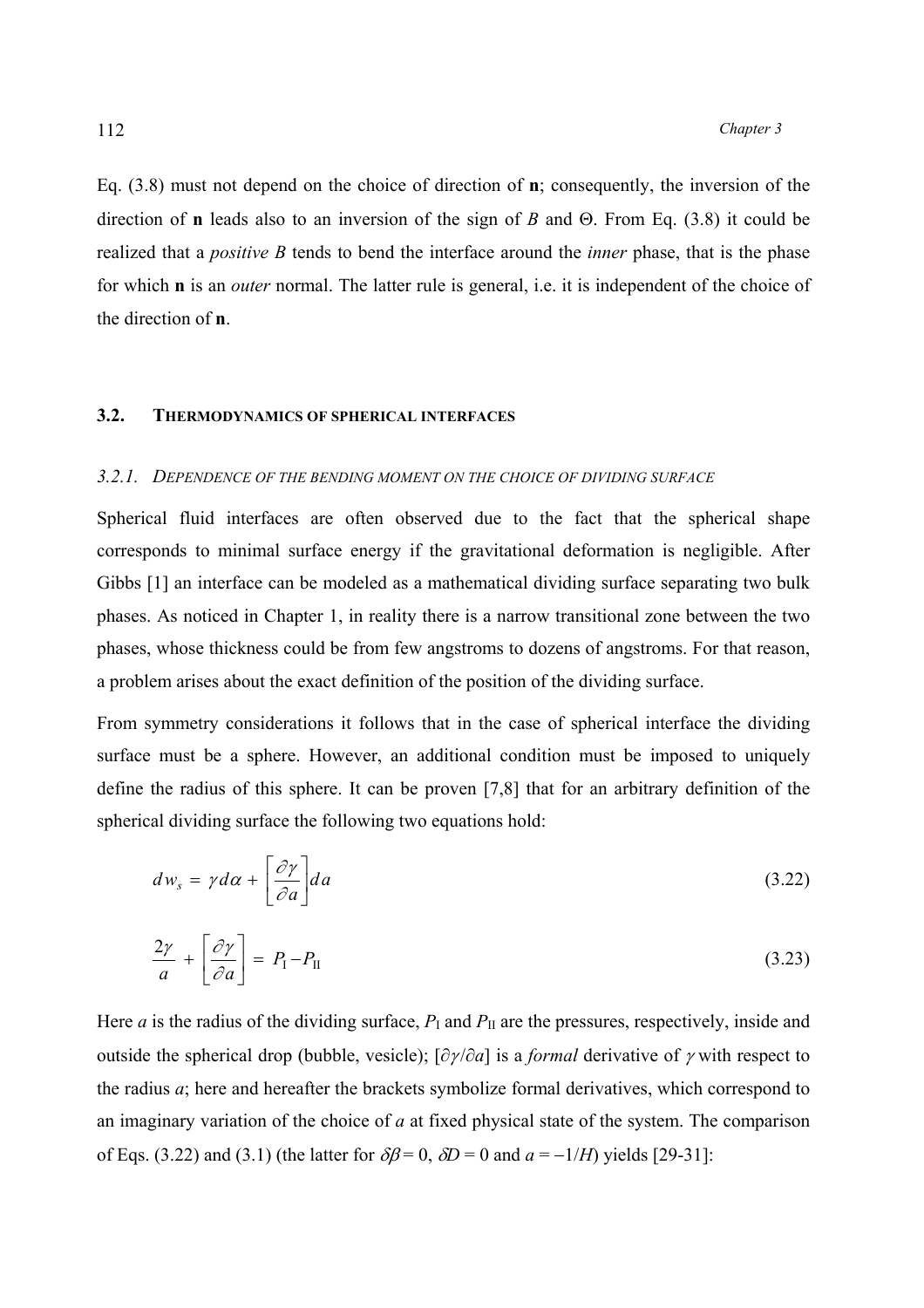*Surface Bending Moment and Curvature Elastic Moduli* 113

$$
B = a^2 \left[ \frac{\partial \gamma}{\partial a} \right],\tag{3.24}
$$

that is the formal derivative turns out to be proportional to the bending moment *В*. One way to uniquely define the dividing surface is to impose the additional condition the formal derivative of  $\gamma$  to be always equal to zero:

$$
B\big|_{a=a_s} = a_s^2 \left[ \frac{\partial \gamma}{\partial a} \right]_{a=a_s} = 0 \tag{3.25}
$$

This special dividing surface, introduced by Gibbs [1], is called the *surface of tension*, cf. Eq. (1.13); here its radius is denoted by *as*. For this dividing surface Eq. (3.23) reduces to the common capillary equation of Laplace:

$$
\frac{2\gamma_s}{a_s} = P_{\rm I} - P_{\rm II} \tag{3.26}
$$

Eliminating  $P_I - P_{II}$  between Eqs. (3.23) and (3.26) we obtain

$$
\frac{dy}{dx} + \frac{2}{x}y - 2 = 0
$$
\n(3.27)

where we have introduced the notation

$$
x = a/a_s, \qquad y = \gamma/\gamma_s \tag{3.28}
$$

The solution of Eq. (3.27), satisfying the boundary condition  $y(1) = 1$ , reads

$$
y(x) = \frac{1}{3x^2} + \frac{2}{3}x\tag{3.29}
$$

The latter equation, first derived by Kondo [7], describes the dependence of the interfacial tension  $\gamma$  on the choice of the dividing surface at fixed physical state of the system. From Eqs. (3.24), (3.28) and (3.29) one can deduce a similar dependence for the bending moment *В* [29]:

$$
\overline{B} = \frac{B}{2\gamma a} = \frac{x^3 - 1}{2x^3 + 1}
$$
 (3.30)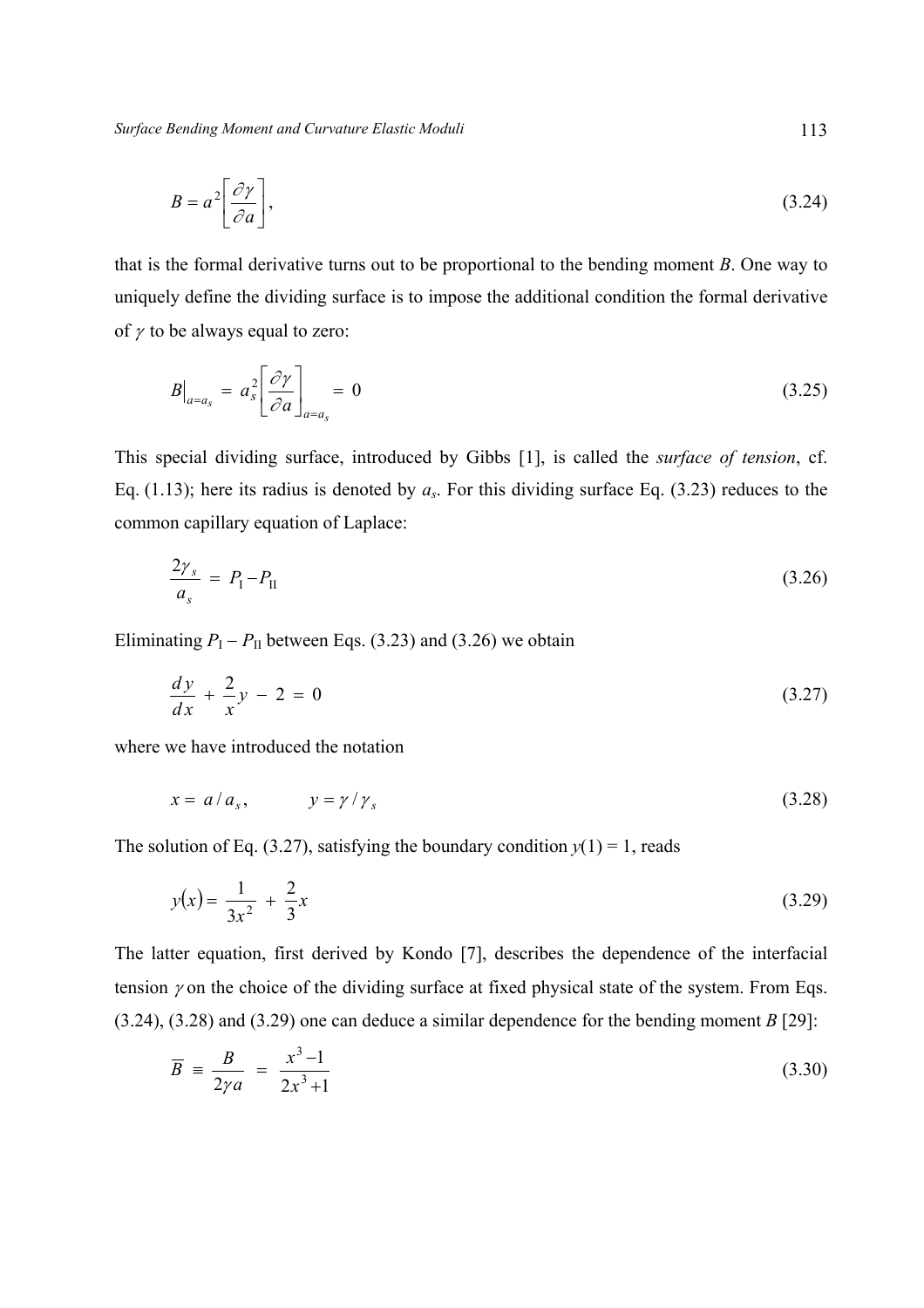

Fig. 3.2. Dependence of the thermodynamic interfacial tension,  $\gamma$ , and the dimensionless bending moment,  $\overline{B}$ , on the choice of the dividing surface (of radius *a*) for a fixed physical state of the system.

Equations (3.29) and (3.30) are illustrated graphically in Fig. 3.2. In accordance with Eq. (3.25), the surface of tension corresponds to the minimum of the curve <sup>γ</sup> vs. *а*. Moreover, the dimensionless bending moment,  $\overline{B}$ , which takes part in the Laplace equation,

$$
\frac{2\gamma}{a}\left(1+\overline{B}\right) = P_{\rm I} - P_{\rm II},\tag{3.31}
$$

cf. Eq. (3.23), (3.24) and (3.30), turns out to be a function of *a* with bounded variation (Fig. 3.2). In addition, one could verify that the dependence *В* vs *а*,

$$
B = \frac{2}{3} \gamma_s a_s \left( \frac{a^2}{a_s^2} - \frac{a_s}{a} \right),\tag{3.32}
$$

which stems from Eqs. (3.28)–(3.30), satisfies the differential equation [31]

$$
\left[\frac{\partial B}{\partial a}\right] = 2\gamma\,,\tag{3.33}
$$

which is analogous to Eq. (3.24).

The surface of tension turns out to be convenient in many cases, because it simplifies the shape of the Laplace equation, which determines the shape of interfaces in the capillary hydrostatics,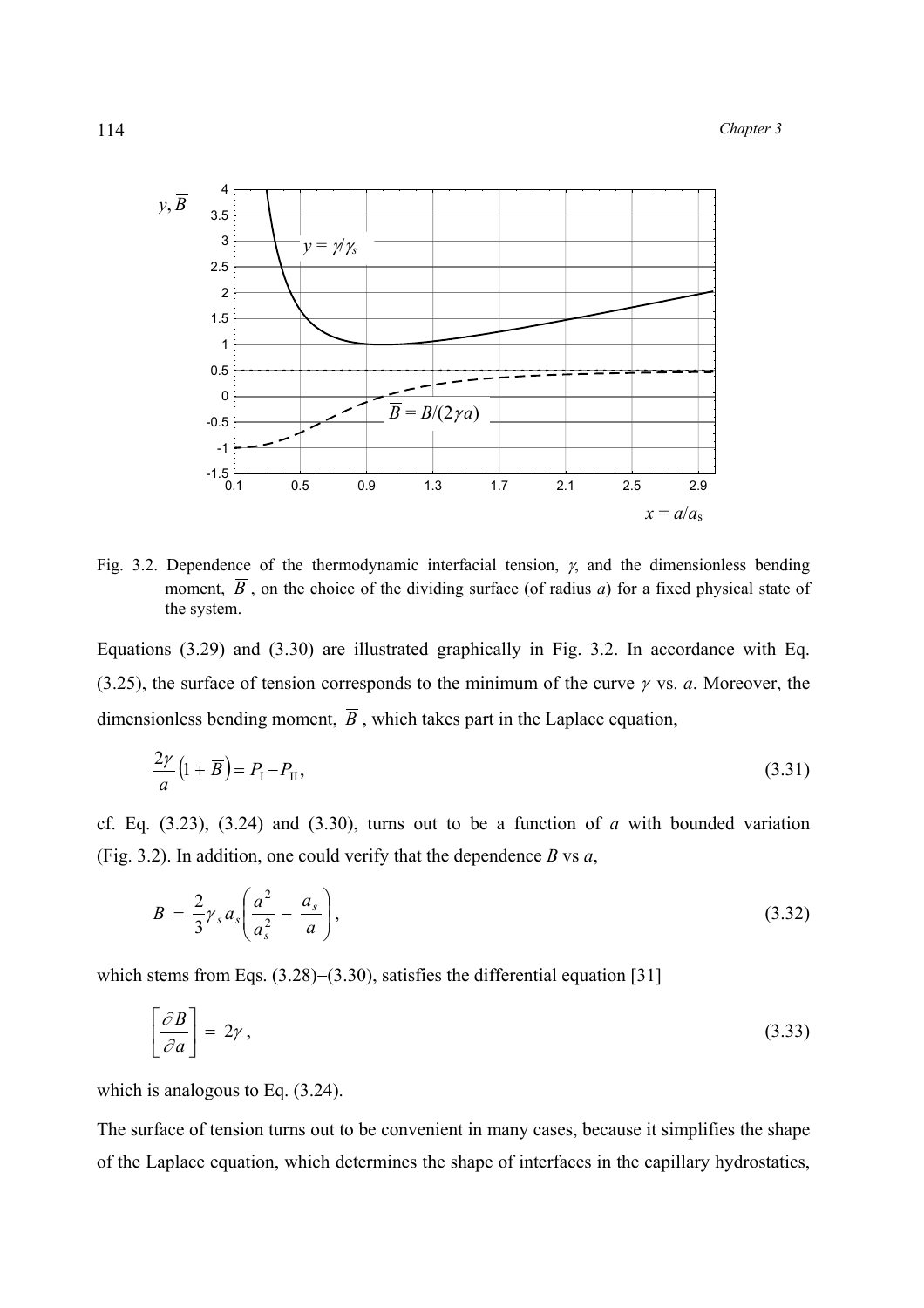see Chapter 2. On the other hand, as noticed by C. Miller [17], in the case of low interfacial tension (critical emulsions, microemulsions, lipid vesicles, biomembranes) the mathematical surface of tension is situated away from the physical transition zone between the two phases; see also eq. (3.62) below. In such a case, which is equivalent to the presence of essential contribution from the interfacial bending moment, it is appropriate to use the equimolecular dividing surface.

### *3.2.2. EQUIMOLECULAR DIVIDING SURFACE AND TOLMAN LENGTH*

As mentioned above, an additional condition must be imposed to define uniquely the radius of the dividing surface. Instead of setting the formal derivative [∂<sup>γ</sup> /∂*a*] equal to zero, as it is for the surface of tension, one could require the formal derivative to be equal to the physical derivative, viz.

$$
\left[\frac{\partial \gamma}{\partial a}\right]_{a=a_{\rm v}} = \frac{\partial \gamma_{\rm v}}{\partial a_{\rm v}} \qquad \left(\gamma_{\rm v} \equiv \gamma\Big|_{a=a_{\rm v}}\right) \qquad (3.34)
$$

where  $a_v$  is the radius of the dividing surface defined by Eq. (3.34), termed the *equimolecular* dividing surface [2,3,6,8]; see also Section 1.2.2 above. The partial derivative  $\partial \gamma_v / \partial a_v$  is related to the physical dependence of  $\gamma_v$  on  $a_v$  for fixed values of the other thermodynamic parameters of state. Different possible choices of the latter parameters correspond to different definitions of *a*v . The distance

$$
\delta = a_{\rm v} - a_{\rm s} \tag{3.35}
$$

between the surface of tension and the equimolecular dividing surface is called the Tolman length. Tolman [2] has derived the equation

$$
\gamma_{\rm v} = \gamma_0 \left( 1 - \frac{2\delta_0}{a_{\rm v}} + \ldots \right),\tag{3.36}
$$

$$
\gamma_0 = \lim_{a_v \to \infty} \gamma_v, \qquad \delta_0 = \lim_{a_v \to \infty} \delta \tag{3.37}
$$

which expresses in first approximation the physical dependence of  $\gamma$  on the interfacial curvature. Setting  $a = a_v$  in Eq. (3.32) and expanding in series for  $\delta_0/a_v \ll 1$  we obtain [38]: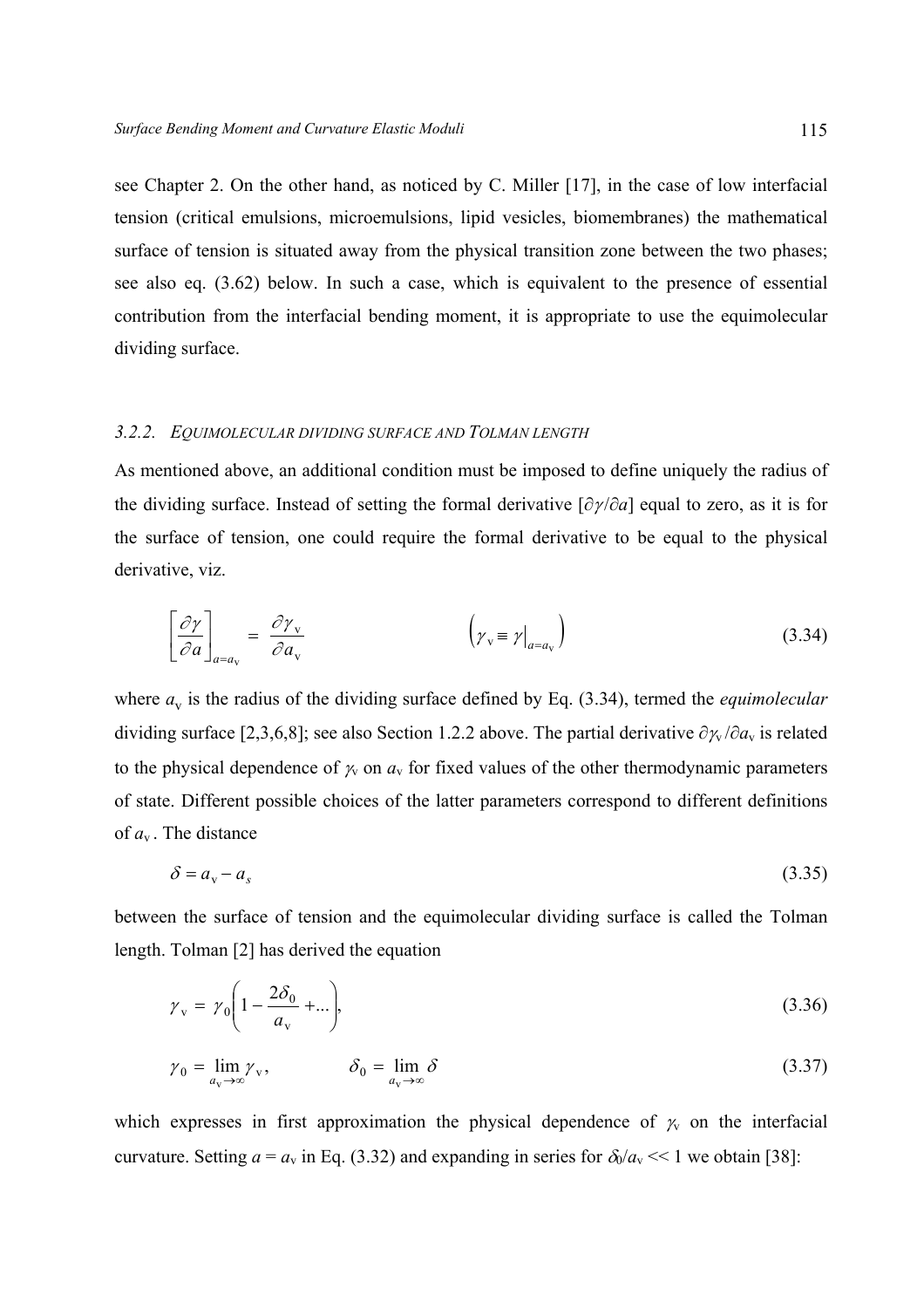$$
B_{\mathbf{v}} = 2\gamma_0 \delta_0 + \dots \qquad \left| B_{\mathbf{v}} \equiv B \big|_{a = a_{\mathbf{v}}} \right) \tag{3.38}
$$

The next terms in the expansion (3.38) can be found only if the dependence  $\delta = \delta(a_v)$  is known. From Eqs. (3.36) and (3.38) we deduce

$$
\gamma_{\rm v} = \gamma_0 - \frac{B_0}{a_{\rm v}} + ..., \qquad B_0 = B_{\rm v}|_{a \to \infty} = 2\gamma_0 \delta_0
$$
\n(3.39)

The last equation allows estimates for the magnitude of  $B_0$  to be made. For example, for the surface of liquid argon at temperature −188.85°C, we have  $\gamma_0 = 13.45$  mN/m,  $\delta_0 = 3.6$  Å, see Ref. [39], and then from Eq. (3.39) we compute  $B_0 = 9.7 \times 10^{-12}$  N. Equation (3.39) demonstrates the connection between the Tolman length,  $\delta_0$ , and the bending moment  $B_0$ , which in its own turn is proportional to the Helfrich's spontaneous curvature  $H_0$ , see Eq. (3.10); all these quantities are related to the curvature dependence of the surface tension.

Another relationship between the Tolman length and the parameters of the equimolecular dividing surface can be obtained in the following way. From Eqs. (3.28) and (3.29) one can deduce

$$
\frac{\gamma_{\rm v}}{a_{\rm v}} = \frac{\gamma_s}{a_s} \left( \frac{2}{3} + \frac{1}{3} \frac{a_s^3}{a_{\rm v}^3} \right) \tag{3.40}
$$

Likewise, from Eqs.  $(3.26)$ ,  $(3.30)$  and  $(3.31)$  we obtain

$$
\frac{2\gamma_{\rm v}}{a_{\rm v}} + \frac{B_{\rm v}}{a_{\rm v}^2} = \frac{2\gamma_{\rm s}}{a_{\rm s}} \tag{3.41}
$$

The elimination of <sup>γ</sup>*<sup>s</sup>* /*as* between Eqs. (3.40) and (3.41), along with Eq. (3.35), yields the sought for expression for  $\delta$ [31]:

$$
\delta = a_{\rm v} \left[ 1 - \left( \frac{\gamma_{\rm v} - B_{\rm v} / a_{\rm v}}{\gamma_{\rm v} + \frac{1}{2} B_{\rm v} / a_{\rm v}} \right)^{1/3} \right]
$$
(3.42)

Equation (3.42) shows that the sign of  $\delta$  is connected with the sign of  $B_v$ : indeed, one could verify that Eq. (3.42) yields  $\delta_v > 0$  for  $B_v > 0$ , and *vice versa*,  $\delta_v < 0$  for  $B_v < 0$ .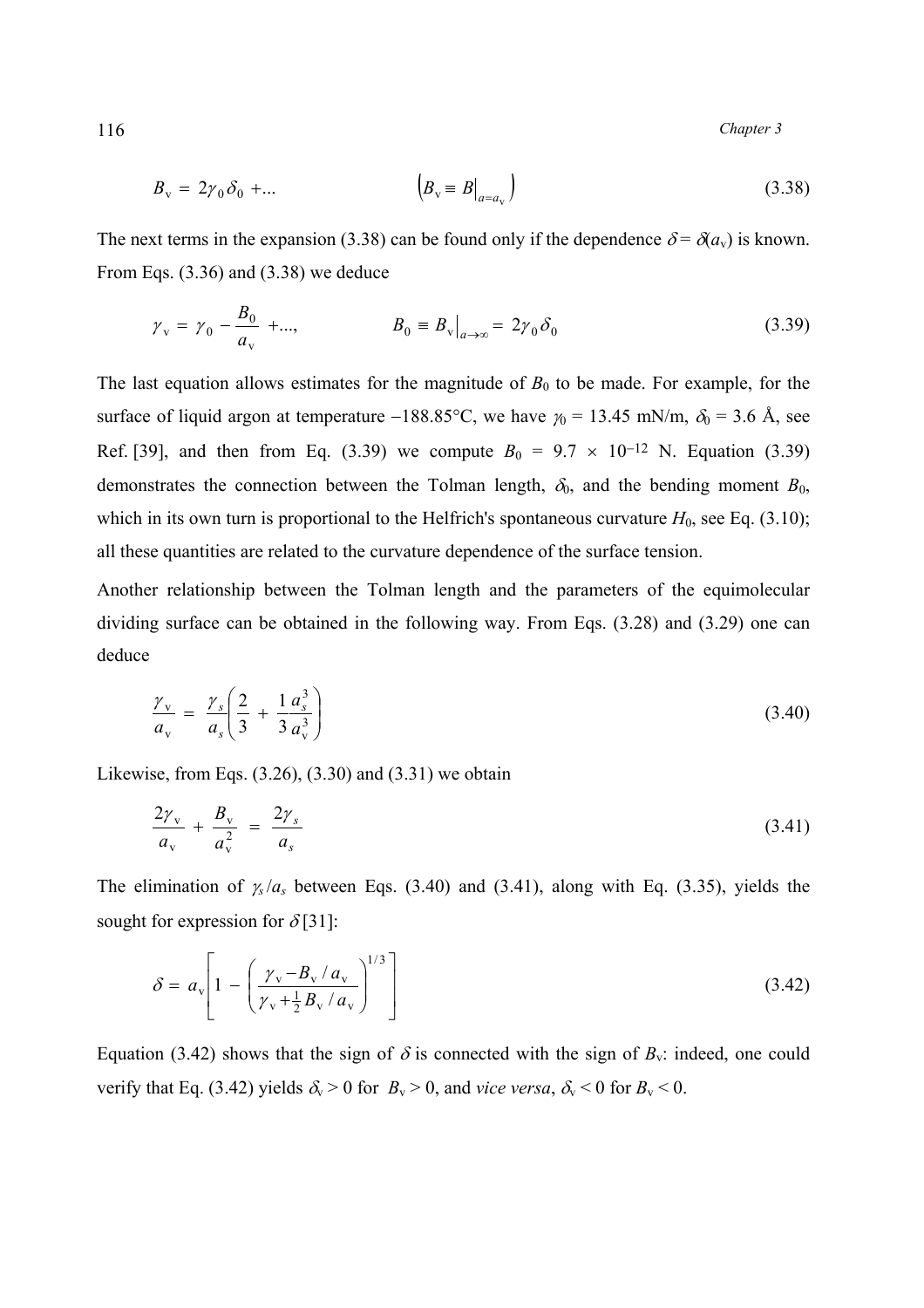#### *3.2.3. MICROMECHANICAL APPROACH*

 *Mechanical definitions of surface tension and bending moment*. The hydrostatic approach to the theoretical description of curved interfaces has been developed by Buff [5], Ono & Kondo [8] and Rusanov [9]. Owing to the spherical symmetry, the pressure tensor can be expressed in the form [8]

$$
\mathbf{P} = P_N \mathbf{e}_r \mathbf{e}_r + P_T (\mathbf{e}_\theta \mathbf{e}_\theta + \mathbf{e}_\phi \mathbf{e}_\phi) \tag{3.43}
$$

where  $(r, \theta, \varphi)$  are polar coordinates with center in the center of spherical symmetry;  $\mathbf{e}_r$ ,  $\mathbf{e}_\theta$  and  $e_{\varphi}$  are the unit vectors of the curvilinear local basis;  $P_N$  and  $P_T$  represent the normal and tangential component of the tensor **Р** with respect to the spherical interface.

Let us consider a part of the system, which is confined between two concentric spheres of radii  $r_1$  and  $r_2$ , see Fig. 3.3. The total force acting on the shaded sectorial strip (Fig. 3.3) is [8]

$$
d\theta \int_{r_1}^{r_2} P_T r dr \tag{3.44}
$$

see Fig. 3.3 for the notation. The respective force moment is given by the expression

$$
d\theta \int_{r_1}^{r_2} P_T r^2 dr \tag{3.45}
$$

Following Gibbs [1] we define an idealized (model) system consisting of one spherical dividing surface of radius *a* and two bulk fluid phases, I and II, which are uniform and isotropic up to the very dividing surface. The pressure in the idealized system can be expressed in the form

$$
\overline{P} = \begin{cases} P_1 & \text{for } r < a \\ P_{II} & \text{for } r > a \end{cases} \tag{3.46}
$$

As noted in Chapter 1 (Figs. 1.1 – 1.3) the pressure tensor **Р** is not isotropic in a vicinity of an interface. To compensate this difference between the real and the idealized system, the dividing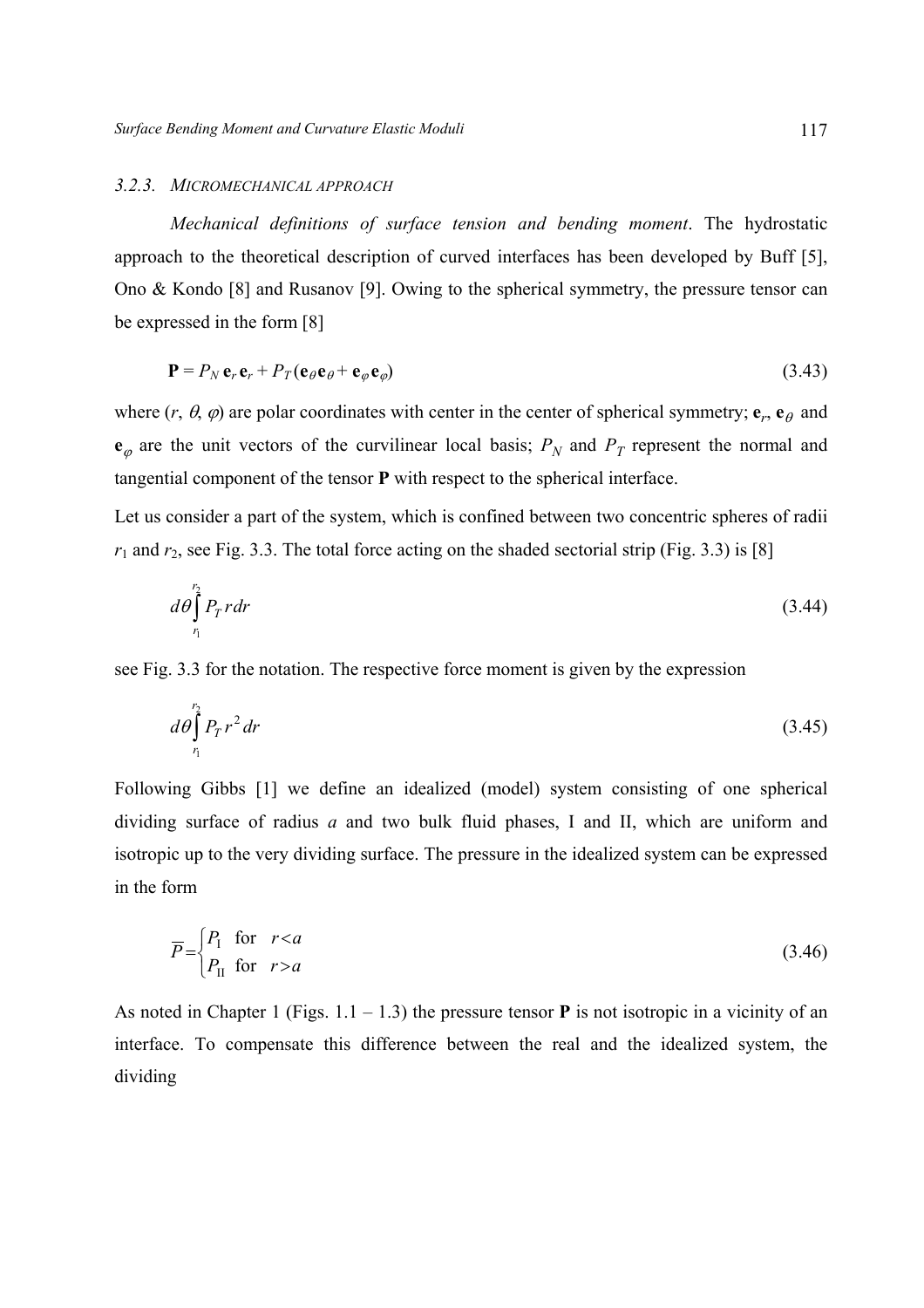

Fig. 3.3. Sketch of the real and idealized systems, and of the sectorial strip (shaded) used to give a mechanical definition of the surface tension,  $\sigma$ , and the bending moment, *M*.

surface is treated as a membrane with surface (membrane) tension  $\sigma$  and surface bending moment *M*, see Fig. 3.3b. Then the counterparts of Eqs. (3.44) and (3.45) for the *idealized*  system are [31]:

$$
d\theta \int_{r_1}^{r_2} \overline{P} r dr - \sigma d\theta \tag{3.47}
$$

$$
d\theta \int_{r_1}^{r_2} \overline{P} r^2 dr - \sigma a^2 d\theta + M a d\theta \tag{3.48}
$$

To make the idealized system mechanically equivalent to the real one, we require that the force and the moment acting on the sectorial strip in the two systems (Fig. 3.3) to be equal. Thus setting equal the expressions in Eqs. (3.44) and (3.47) we obtain

$$
\sigma a = \int_{r_1}^{r_2} (\overline{P} - P_T) r dr \tag{3.49}
$$

Likewise, from Eqs. (3.45) and (3.48) we derive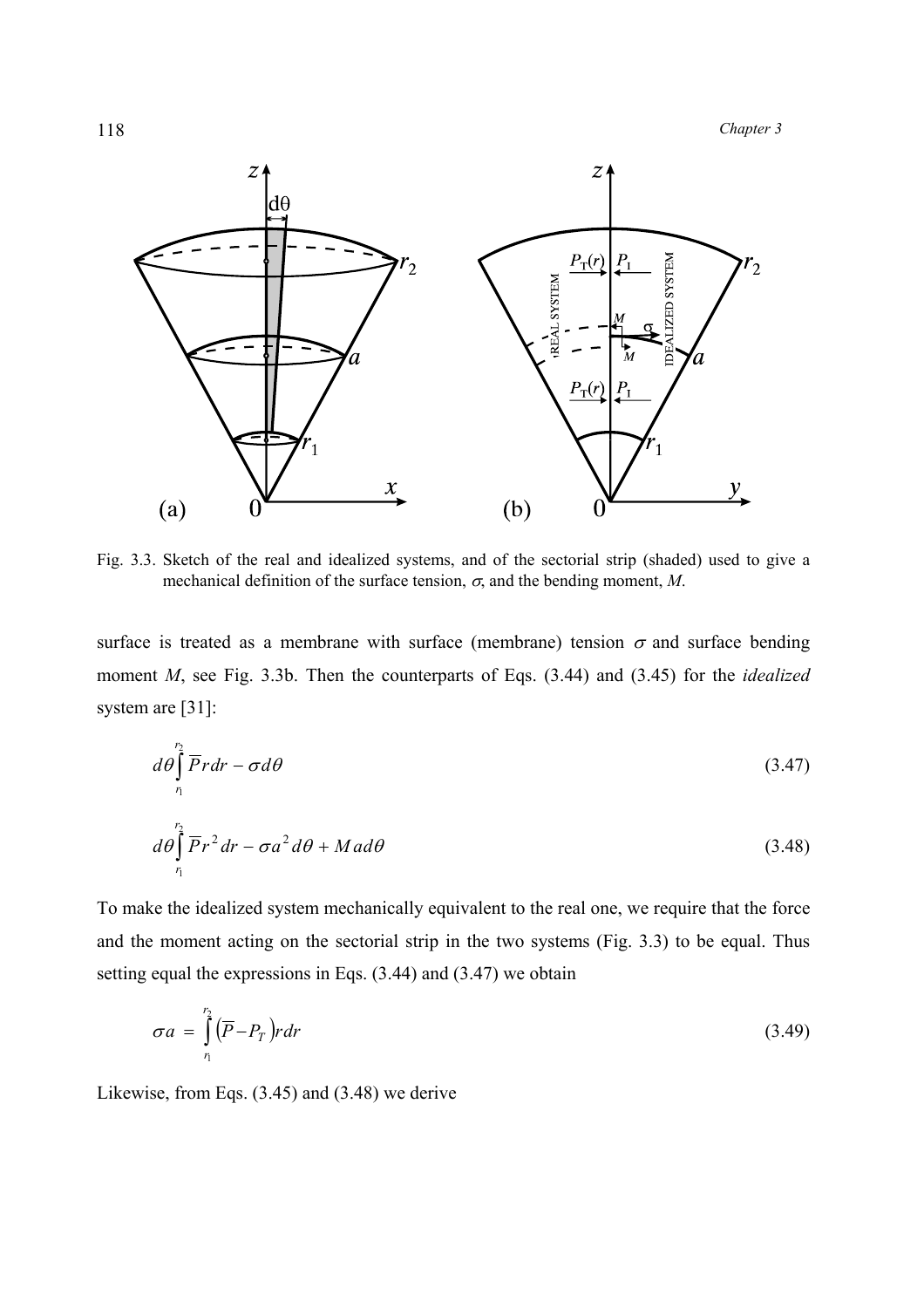$$
\sigma a^2 - Ma = \int_{r_1}^{r_2} (\overline{P} - P_T) r^2 dr \tag{3.50}
$$

In the above mechanical derivation we deliberately have used the notation  $\sigma$  and M for the *mechanical* surface tension and moment. Indeed, it is not obligatory the latter to coincide with their *thermodynamic* analogues, <sup>γ</sup> and *В*, defined by Eq. (3.1).

 *Relationship between the mechanical and thermodynamical surface tension*. Under conditions of hydrostatic equilibrium the divergence of the pressure tensor is zero, that is  $\nabla \cdot \mathbf{P} = 0$ . In the considered case of spherical symmetry the latter equation yields [39]

$$
\frac{d}{dr}\left(r^2P_N\right) = 2rP_T\tag{3.51}
$$

Integrating the latter equation we derive

$$
\int_{r_1}^{r_2} P_T r dr = \frac{1}{2} \Big( P_{\rm II} r_2^2 - P_{\rm I} r_1^2 \Big) \tag{3.52}
$$

Substituting Eqs. (3.46) and (3.52) into (3.49) we obtain a version of the Laplace equation:

$$
\frac{2\sigma}{a} = P_{\rm I} - P_{\rm II} \tag{3.53}
$$

The comparison of Eqs. (3.53) and (3.31) yields

$$
\gamma = \sigma - \frac{B}{2a} \tag{3.54}
$$

To find a unique relationship between the couple of mechanical parameters ( $\sigma$ , *M*) and the couple of thermodynamical parameters (γ, *В*) we need a second relationship, in addition to Eq. (3.54). Such an equation can be obtained in the following way.

Let us consider a purely lateral displacement of the conical surface depicted in Fig. 3.3a. The work of this displacement, carried out by the outer forces, is [8]

$$
dW = -\int_{r_1}^{r_2} (P_T 2\pi r \sin \theta dr) r d\theta = -d\omega \int_{r_1}^{r_2} P_T r^2 dr \qquad (3.55)
$$

where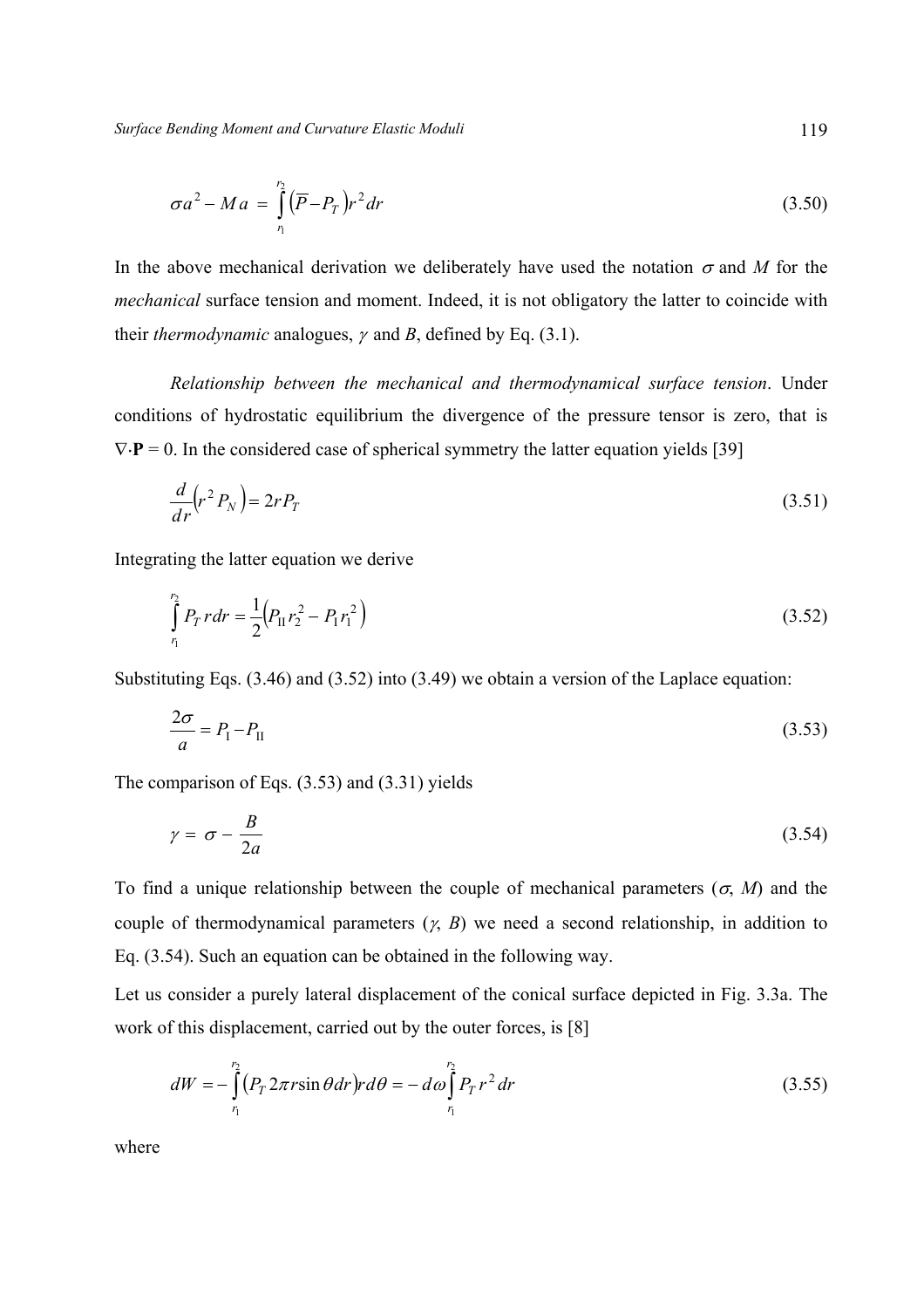$$
d\omega = \sin\theta d\theta \int_{0}^{2\pi} d\varphi = 2\pi \sin\theta d\theta \qquad (3.56)
$$

is the increment of the spatial angle at the vertex of the cone corresponding to the considered infinitesimal displacement of the lateral surface. An alternative expression for *dW* is provided by thermodynamics [8]:

$$
dW = -P_{\rm I} dV_{\rm I} - P_{\rm II} dV_{\rm II} + \gamma dA \tag{3.57}
$$

where  $V_I$  and  $V_{II}$  represent the volumes of phases I and II, and A is the area of the spherical dividing surface. By means of geometrical considerations one obtains

$$
dV_1 = d\omega \int_{r_1}^a dr \ r^2; \qquad dV_{II} = d\omega \int_a^{r_2} dr \ r^2; \qquad dA = a^2 d\omega \tag{3.58}
$$

Setting equal the two expressions for  $dW$ , Eqs. (3.55) and (3.57), and using Eqs. (3.46) and (3.58), one deduces [8]

$$
\gamma a^2 = \int_{r_1}^{r_2} (\overline{P} - P_T) r^2 dr \tag{3.59}
$$

Finally, by comparing Eqs. (3.50) and (3.59) we obtain the sought for second equation connecting the mechanical and thermodynamical parameters:

$$
\gamma = \sigma - \frac{M}{a} \tag{3.60}
$$

Equations (3.54) and (3.60) imply the following relationship between *В* and *М*:

$$
B = 2M \tag{3.61}
$$

Generalized versions of Eqs. (3.54) and (3.61) for an arbitrarily curved interface are derived below, see Eqs. (4.79) and (4.81).

Equation (3.54) shows that for a *curved* interface there is a difference between the mechanical and thermodynamical surface tension. This difference is zero only if the dividing surface is defined as surface of tensions, for which  $B = 0$  by definition, cf. Eq. (3.25). However, from a physical viewpoint the surface of tension not always provides an adequate description of the real phase boundary or membrane. To demonstrate the latter fact we will use the equation [31]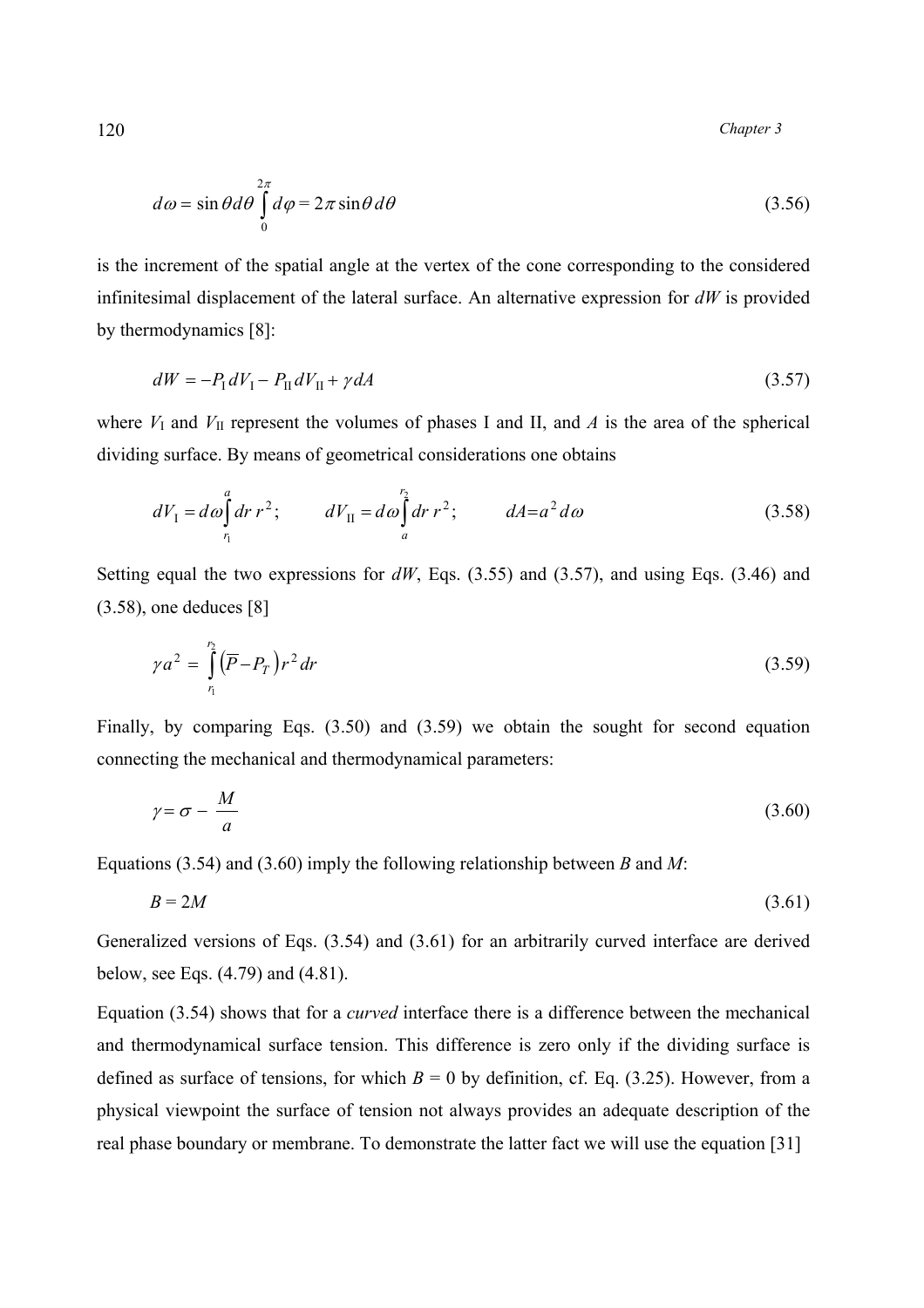*Surface Bending Moment and Curvature Elastic Moduli* 121

$$
\delta = a_{\rm v} \left[ 1 - \left( \frac{\sigma_{\rm v} - \frac{3}{2} B_{\rm v} / a_{\rm v}}{\sigma_{\rm v}} \right)^{1/3} \right],\tag{3.62}
$$

which follows from Eqs. (3.54) and (3.42). For interfaces of low interfacial tension,  $\sigma_v \rightarrow 0$ , e.g. microemulsions or lipid membranes, Eq. (3.62) gives  $\delta \rightarrow \infty$ , that is the surface of tension is situated far away from the real boundary between the two phases; see also Ref. [17].

*Micromechanical expressions for*  $\sigma$ *,*  $\gamma$  *and*  $B$ *. The functions*  $P_N(r)$  *and*  $P_T(r)$  *provide a* micromechanical description of the stresses acting in the transitional zone between the two neighboring phases [5]. Such a description takes an intermediate position between the *macroscopic* description in terms of quantities like  $\sigma$ ,  $\gamma$  and  $B$ , and the *microscopic* description in terms of the correlation functions of the statistical mechanics, see e.g. Refs. [39-42]. Convenient for applications are expressions which represent the macroscopic parameters as integrals of the function

$$
\Delta P(r) = P_N(r) - P_T(r),\tag{3.63}
$$

∆*P*(*r*) characterizes the anisotropy of the pressure tensor **P** in a vicinity of the phase boundary, see Eqs. (1.8) and (1.12), as well as Figs. 1.2 and 1.3. For a spherical interface Buff [5] has derived the expression

$$
\gamma_s = \int_{r_1}^{r_2} \Delta P(r) \frac{r^2}{a_s^2} dr \,, \tag{3.64}
$$

which is valid only for the surface of tension. Below we describe the derivation of other micromechanical expressions obtained in Ref. [31], which are valid for an arbitrary choice of the spherical dividing surface.

Equation (3.51) can be represented in the form

$$
\frac{dP_N}{dr} = \frac{2}{r} \Delta P \tag{3.65}
$$

The integration of Eq. (3.65), along with Eq. (3.53), yields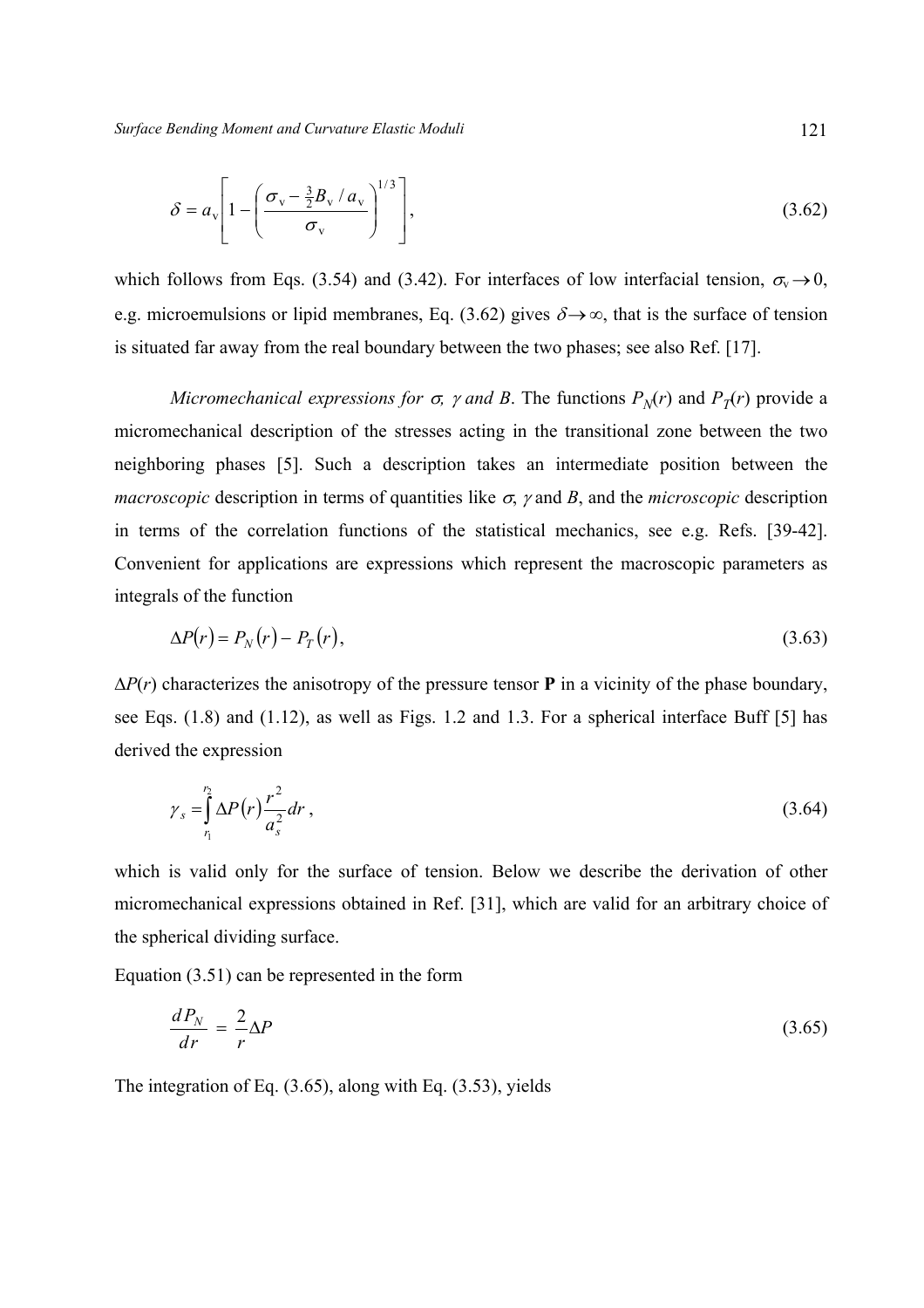$$
\sigma = \int_{r_1}^{r_2} \Delta P \frac{a}{r} dr \tag{3.66}
$$

The latter equation specifies that the analogous expression, derived by Goodrich [43], refers to the mechanical surface tension,  $\sigma$ , rather than to the thermodynamical one,  $\gamma$ . Further, from Eqs. (3.46) and (3.59) we obtain

$$
\gamma a^2 = \frac{1}{3}a^3(P_1 - P_{II}) - \frac{1}{3}(P_1 r_1^3 - P_{II} r_2^3) - \int_{r_1}^{r_2} P_T r^2 dr \tag{3.67}
$$

On the other hand, the integration of Eq. (3.51) yields

$$
2\int_{r_1}^{r_2} P_T r^2 dr = P_{II} r_2^3 - P_I r_1^3 - \int_{r_1}^{r_2} P_N r^2 dr \qquad (3.68)
$$

With the help of Eqs. (3.53), (3.66) and (3.68) one can eliminate  $P<sub>I</sub>$  and  $P<sub>II</sub>$  from Eq. (3.67) [31]:

$$
\gamma = \frac{1}{3} \int_{r_1}^{r_2} \Delta P(r) \left( \frac{2a}{r} + \frac{r^2}{a^2} \right) dr \tag{3.69}
$$

In accordance with Eq.  $(3.24)$  we differentiate Eq.  $(3.69)$  to derive a micromechanical expression for the interfacial bending moment *В* [31]:

$$
B = \frac{2}{3} \int_{r_1}^{r_2} \Delta P(r) \left( \frac{a^2}{r} - \frac{r^2}{a} \right) dr \tag{3.70}
$$

The same expression for *B* can be obtained by substitution of the expressions for  $\sigma$  and  $\gamma$ , Eqs. (3.66) and (3.69), into Eq. (3.54). Moreover, the differentiation of Eq. (3.70), in accordance with Eq. (3.33), leads to Eq. (3.69). The latter facts demonstrate that the theory is selfconsistent.

Equations (3.66), (3.69) and (3.70), which are valid for an arbitrary choice of the spherical dividing surface, have been used in Refs. [44, 45] to calculate the contribution of the van der Waals forces to the interfacial bending moment *B*.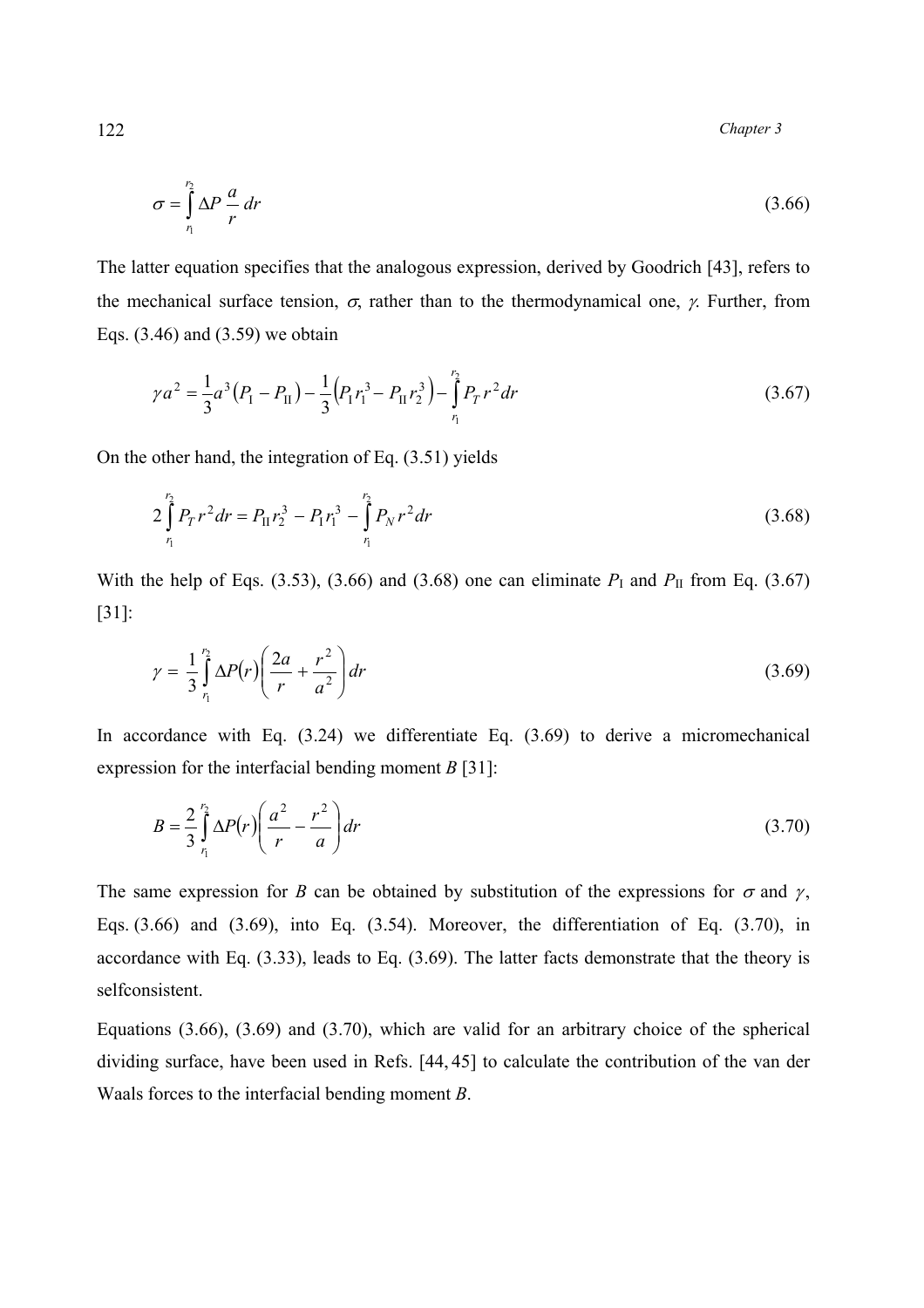## **3.3. RELATIONS WITH THE MOLECULAR THEORY AND THE EXPERIMENT**

### *3.3.1. CONTRIBUTIONS DUE TO VARIOUS KINDS OF INTERACTIONS*

A typical example for an electrically charged fluid interface is shown in Fig. 3.4: the surface charge is due to the presence of an adsorption layer of ionic surfactant. Upon bending of the interface (decrease of the radius *a* of the equimolecular dividing surface) the distance between the charges of the surface-active ions increases. This is energetically favorable owing to the presence of repulsive forces between ions of the same electric charge. As a result, a surface bending moment appears, which tends to bend the interface around the non-aqueous phase.

In reality, not only the electrostatic interactions, but also other type of forces contribute to the interfacial bending and torsion moments; such are the van der Waals forces and the steric interactions between the hydrophilic headgroups and the hydrophobic tails of the surfactant molecules (Fig. 3.4). From Eq. (3.16) it follows

$$
B = \left(\frac{\partial u_s}{\partial H}\right)_{s_s, \Gamma_i, \alpha, \beta, D}, \qquad \Theta = \left(\frac{\partial u_s}{\partial D}\right)_{s_s, \Gamma_i, \alpha, \beta, H}
$$
(3.71)

Insofar as the van der Waals, the electrostatic, and the steric interactions can be considered to be independent, they give additive contributions to the surface density of the internal energy *us*. Then, from Eq. (3.71) it follows that these interactions give also additive contributions to the interfacial bending and torsion moments,

$$
B = Bvw + Bel + Bst, \qquad \Theta = \Thetavw + \Thetael + \Thetast
$$
 (3.72)

Here and hereafter the superscripts "*vw*", "*el*" and "*st*" denote terms related to the corresponding interactions. In view of Eqs. (3.9) and (3.72)  $B_0$ ,  $k_c$  and  $\overline{k}_c$  can be expressed in the form

$$
B_0 = B_0^{vw} + B_0^{el} + B_0^{st}, \qquad k_c = k_c^{vw} + k_c^{el} + k_c^{st}, \qquad \overline{k}_c = \overline{k}_c^{vw} + \overline{k}_c^{el} + \overline{k}_c^{st} \qquad (3.73)
$$

On the other hand, having in mind Eq. (3.10), one sees that the spontaneous curvature,

$$
H_0 = -\frac{B_0^{vw} + B_0^{el} + B_0^{st}}{4(k_c^{vw} + k_c^{el} + k_c^{st})}
$$
(3.74)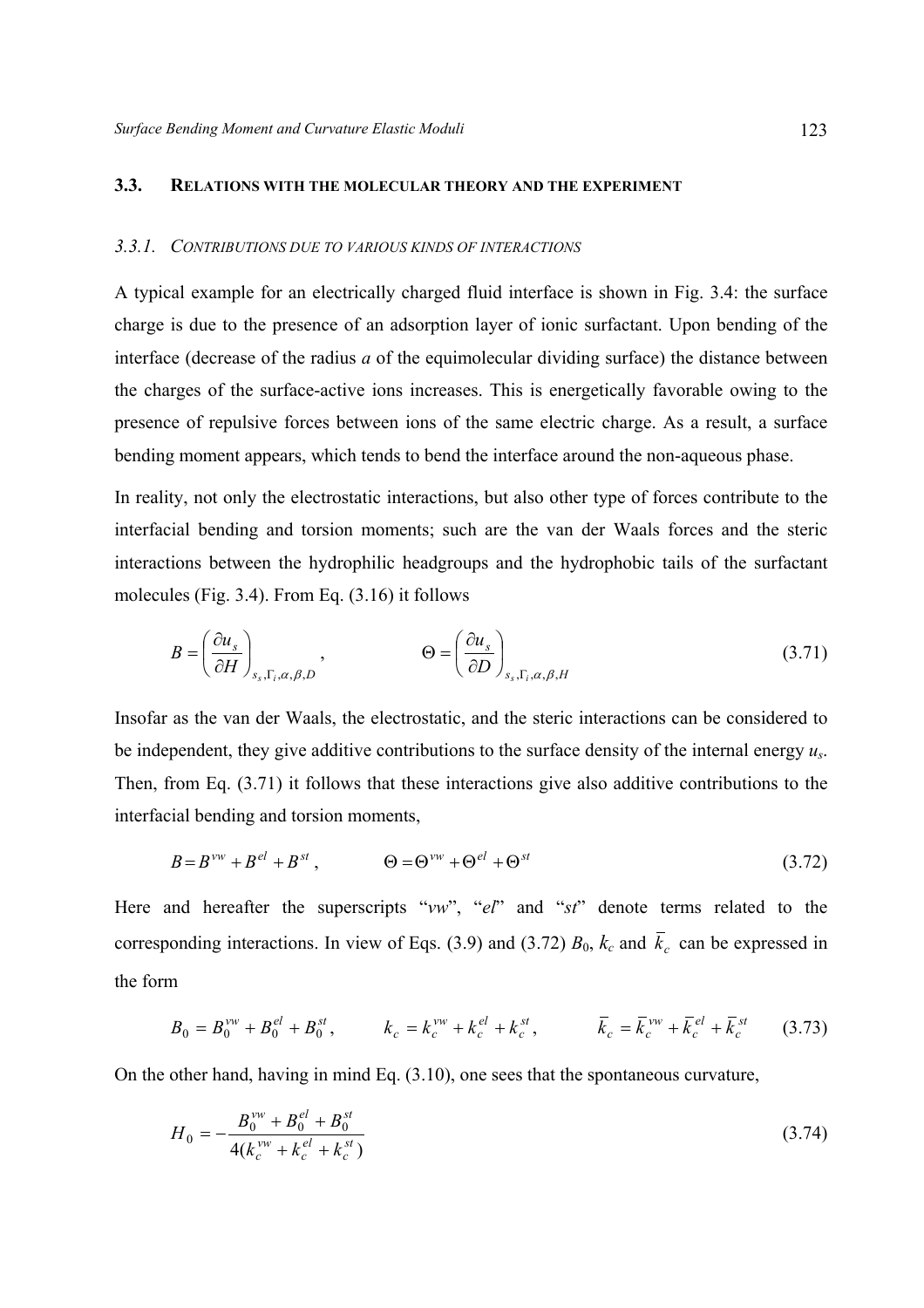is not additive with respect to contributions from the various interactions; instead,  $H_0$ represents a ratio of additive quantities.

In Ref. [45] an expression for the *van der Waals* contribution,  $B_0^{\nu\nu}$ , to the bending moment of the boundary between two fluid phases has been derived:

$$
B_0^{\nu\nu} = \frac{8}{5}\pi^2 (\alpha_{11}\rho_1^2 - \alpha_{22}\rho_2^2) \left(\frac{\gamma_0}{5\pi A_H}\right)^{1/2}
$$
 (3.75)

$$
A_{\rm H} = \pi^2 (\alpha_{11} \rho_1^2 - 2\alpha_{12} \rho_1 \rho_2 + \alpha_{22} \rho_2^2)
$$
 (3.76)

Here  $\gamma_0$  is the interfacial tension of the planar boundary between the two pure fluids (without surfactants)  $A_H$  is the Hamaker constant,  $\rho_1$  and  $\rho_2$  are the number densities of the two neighboring phases,  $\alpha_{ik}$  are the constants in the van der Waals potential:  $u_{ik} = -\alpha_{ik}/r^6$ ; the subscripts "1" and "2" refer to the phase inside and outside the fluid particle, respectively. In general,  $B_0^{vw}$  tends to bend around the phase, which has a larger Hamaker constant [45]. Equation (3.75) has been derived by means of Eq. (3.70) and an appropriate model expression for the anisotropy of the pressure tensor,  $\Delta P$ . For an oil-water interface Eq. (3.75) predicts  $B_0^{\nu\nu}$  $\approx 5 \times 10^{-11}$  N. Theoretical expressions for  $k_c^{vw}$  and  $\bar{k}_c^{vw}$  are not available in the literature.

The contribution of the *steric* interaction can be related to the size and shape of the tails and headgroups of the surfactant molecules [46-53]. The following expression was proposed [52] for such amphiphiles as the n-alkyl-poly(glycol-ethers),  $(C_2H_4)_{n}$ (OCH<sub>2</sub>CH<sub>2</sub>)<sub>m</sub>OH:

$$
B_0^{st} = -\frac{\pi^2 v^2 b \widetilde{\varepsilon} kT}{4a_M^4} \qquad k_c^{st} = \frac{\pi^2 v^3 b kT}{64a_M^5} (1 + 12 \widetilde{\varepsilon}) \qquad (3.77)
$$

where  $\tilde{\epsilon} = (n-m)/(n+m)$  characterizes the asymmetry of the amphiphile, *v* is the volume of an amphiphile molecule,  $a_M$  is the interfacial area per molecule,  $k$  is the Boltzmann constant,  $b$ is a molecular length-scale in the used self-consistent field model [52].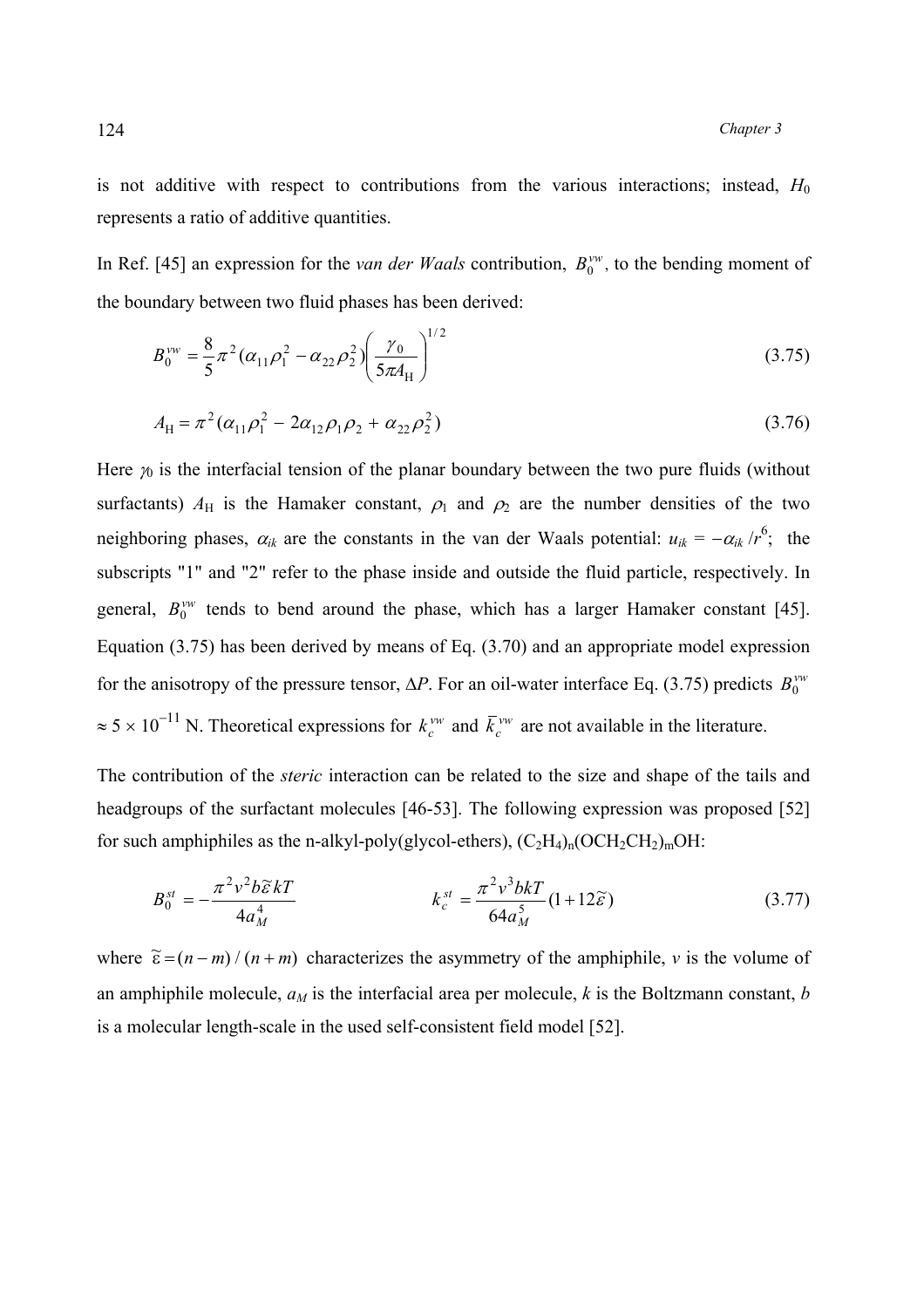

Fig. 3.4. Sketch of a "molecular condenser" of thickness *d*, which is formed (a) from adsorbed surfactant ions and their counterions and (b) from adsorbed zwitterionic surfactant. The dividing surface (of radius *a*) is chosen to be the boundary between the aqueous and the nonaqueous phase;  $l_1$  and  $l_2$  are the distances from the "charged" surfaces to the dividing surface.

Expressions for the *electrostatic* components of the bending moment,  $B_0^{el}$ , and the curvature elastic moduli,  $k_c^{el}$  and  $\bar{k}_c^{el}$ , have been also derived. For example, one can relate  $B_0^{el}$ ,  $k_c^{el}$  and  $\bar{k}_c^{el}$  to the surface Volta potential,  $\Delta V$ , which is a directly measurable parameter [54]:

$$
B_0^{el} = \frac{\varepsilon}{8\pi} (\Delta V)^2 \left( 1 + \frac{2l_1}{d} \right) \tag{3.78}
$$

$$
k_c^{el} = \frac{\varepsilon d}{12\pi} (\Delta V)^2 \left( 1 + 3\frac{l_1}{d} + 3\frac{l_1^2}{d^2} \right)
$$
 (3.79)

$$
\bar{k}_c^{el} = -\frac{\varepsilon d}{24\pi} (\Delta V)^2 \left( 1 + 3\frac{l_1}{d} + 3\frac{l_1^2}{d^2} \right)
$$
\n(3.80)

Here  $\varepsilon$  is the dielectric constant, *d* is the distance between the positive and negative charges; the other notation is explained in Fig. 3.4. In Eqs.  $(3.78) - (3.80) \Delta V$  must be substituted in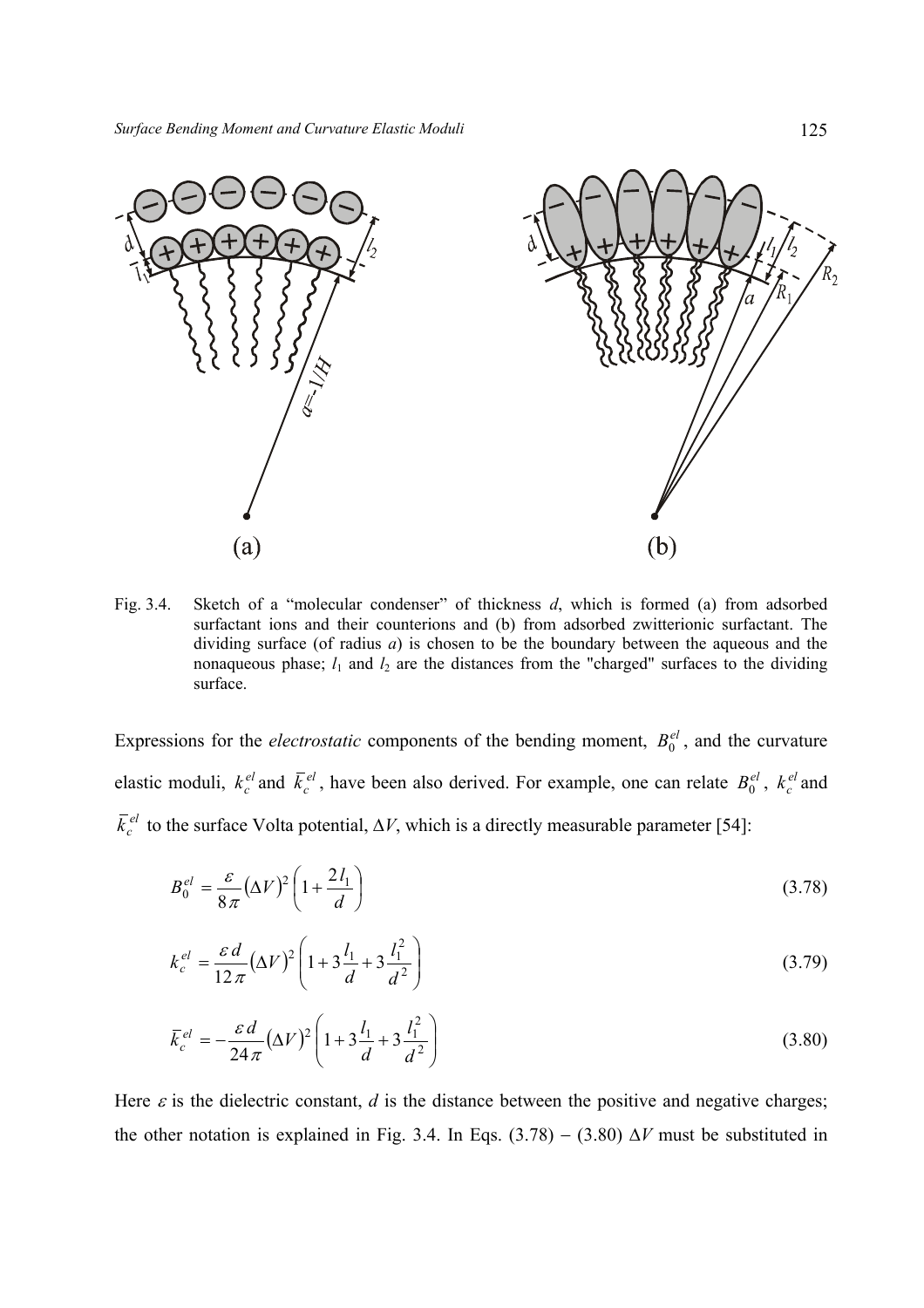CGSE-units, i.e. the value of ∆*V* in volts must be divided by 300. Note that ∆*V* expresses the change of the surface potential due to the presence of an adsorption monolayer. ∆*V* can be measured by means of the methods of the radio-active electrode or the vibrating electrode [55], which give the change in the electric potential across the interface.

Equations  $(3.78) - (3.80)$  could be used when the model of the "molecular condenser" is applicable, viz.: (i) when there is an adsorption layer of zwitterions or dipoles, such as nonionic and zwitterionic surfactants or lipids, at the interface; (ii) when the electrolyte concentration is high enough and the counterions are located in a close vicinity of the charged interface to form a "molecular capacitor"; (iii) when the surface potential is low: then the Poisson-Boltzmann equation can be linearized and the diffuse layer behaves as a molecular capacitor of thickness equal to the Debye screening length [56]. For example, taking experimental value of the Volta potential for zwitterionic lipids [57], ∆*V* = 350 mV, and assuming  $\varepsilon = 78.2$ ,  $d = 5 \text{ Å}$ ,  $l_1/d \ll 1$ , from Eqs. (3.78) – (3.80) one calculates  $B_0^{el}$  $4.2 \times 10^{-11}$  N,  $k_c^{el} = 1.4 \times 10^{-20}$  J and  $\bar{k}_c^{el} = -0.7 \times 10^{-20}$  J.

Since,  $B_0^{el}$ ,  $k_c^{el}$  and  $\bar{k}_c^{el}$  are proportional to  $(\Delta V)^2$  their sign does not depend on the sign of the surface potential  $\Delta V$ . For oil-water interface  $B_0^{el}$  and  $B_0^{vw}$  have the same sign: both of them tend to bend the interface around the oil phase. In contrast, for air-water interface  $B_0^{el}$  and  $B_0^{vw}$ have the opposite signs:  $B_0^{el}$  bends around the gas phase, while  $B_0^{\nu\nu}$  bends around the water phase (the phase of higher Hamaker constant).

Equations (3.78) – (3.80) show also that  $B_0^{el}$ ,  $k_c^{el}$  and  $\bar{k}_c^{el}$  depend on the choice of the Gibbs dividing surface through the distances  $l_1$  and  $l_2$ . Moreover, if  $d \equiv l_2 - l_1 > 0$ , then  $k_c^{el}$  is positive, whereas  $\bar{k}_c^{el}$  is negative and  $\bar{k}_c^{el} = -k_c^{el}/2$ . It is interesting to note that the same relationship,  $\bar{k}_c^{el} = -k_c^{el}/2$ , has been obtained by Ennis [51] in the framework of a quite different model taking into account the steric interactions.

The surface charge density  $\sigma_s$ , i.e. the electric charge *Q* per unit area of the "plate" of the molecular condenser (Fig. 3.4), is simply related to ∆*V*: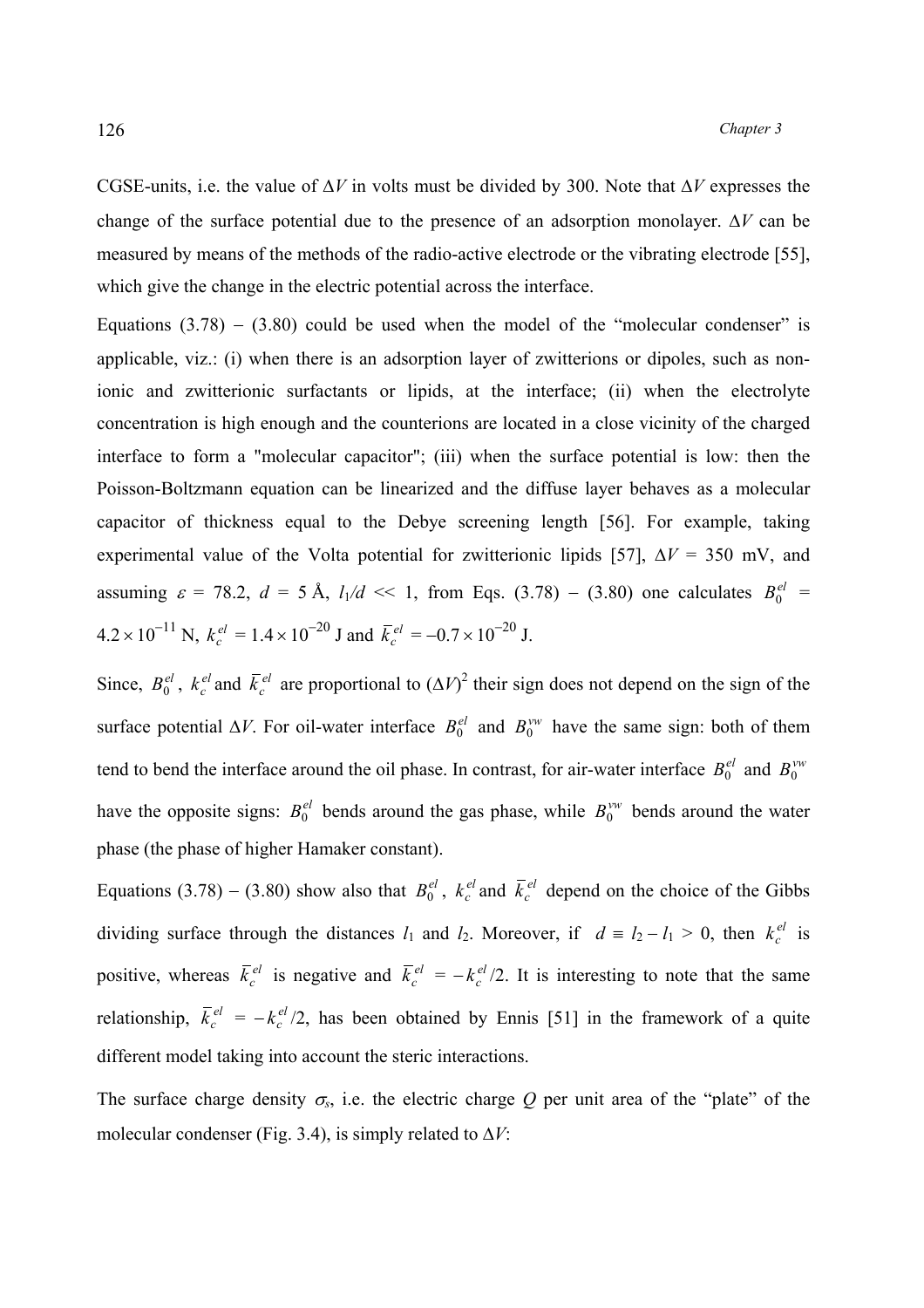*Surface Bending Moment and Curvature Elastic Moduli* 127

$$
\sigma_s = \frac{Q}{A} = \frac{\varepsilon \Delta V}{4\pi d} \tag{3.81}
$$

Then a substitution of  $\Delta V$  from (3.81) into Eqs. (3.78) – (3.80), in view of the identity  $d \equiv$  $l_2 - l_1$ , leads to

$$
B_0^{el} = \frac{2\pi}{\varepsilon} \sigma_s^2 (l_2^2 - l_1^2)
$$
 (3.82)

$$
k_c^{el} = \frac{4\pi}{3\varepsilon}\sigma_s^2 (l_2^3 - l_1^3), \qquad \bar{k}_c^{el} = -\frac{1}{2} k_c^{el} \qquad (3.83)
$$

As mentioned in Chapter 1, see Fig. 1.4, the double electric layer consists of a *Stern layer* and a *diffuse layer*, composed, respectively, of bound and free counterions. Correspondingly, the bending moment and the curvature elastic moduli are composed of contributions from these two layers [31,58]:

$$
B_0^{el} = B_0^{Stn} + B_0^{dif}, \qquad k_c^{el} = k_c^{Stn} + k_c^{dif}, \qquad \bar{k}_c^{el} = \bar{k}_c^{Stn} + \bar{k}_c^{dif} \tag{3.84}
$$

If the Stern layer is situated at a distance  $l_2$  from the dividing surface, then it can be proven [31] that  $B_0^{Stn}$ ,  $k_c^{Sm}$  and  $\overline{k}_c^{Sm}$  can be expressed by analogues of Eqs. (3.82) and (3.83):

$$
B_0^{Sm} = \frac{2\pi}{\varepsilon} \sigma_s^2 (l_2^2 - l_1^2)
$$
 (3.85)

$$
k_c^{Sm} = \frac{4\pi}{3\varepsilon} \sigma_s^2 (l_2^3 - l_1^3), \qquad \bar{k}_c^{Sm} = -\frac{1}{2} k_c^{Sm}
$$
 (3.86)

where, as before,  $l_1$  is the distance between the surface charges and the dividing surface, see Fig. 3.4a.

In the case of *low* surface electric potential, the Poisson-Boltzmann equation, describing the *diffuse* electric double layer (see Chapter 1) can be linearized. In such a case it turns out that the counterions can be treated as being situated at a distance  $l_2 + \kappa^{-1}$  from the dividing surface, where  $\kappa^{-1}$  is the Debye length, see Eq. (1.56) and (1.64); the derived expressions for  $B_0^{el}$ ,  $k_c^{el}$  and  $\bar{k}_c^{el}$  in this case are [31]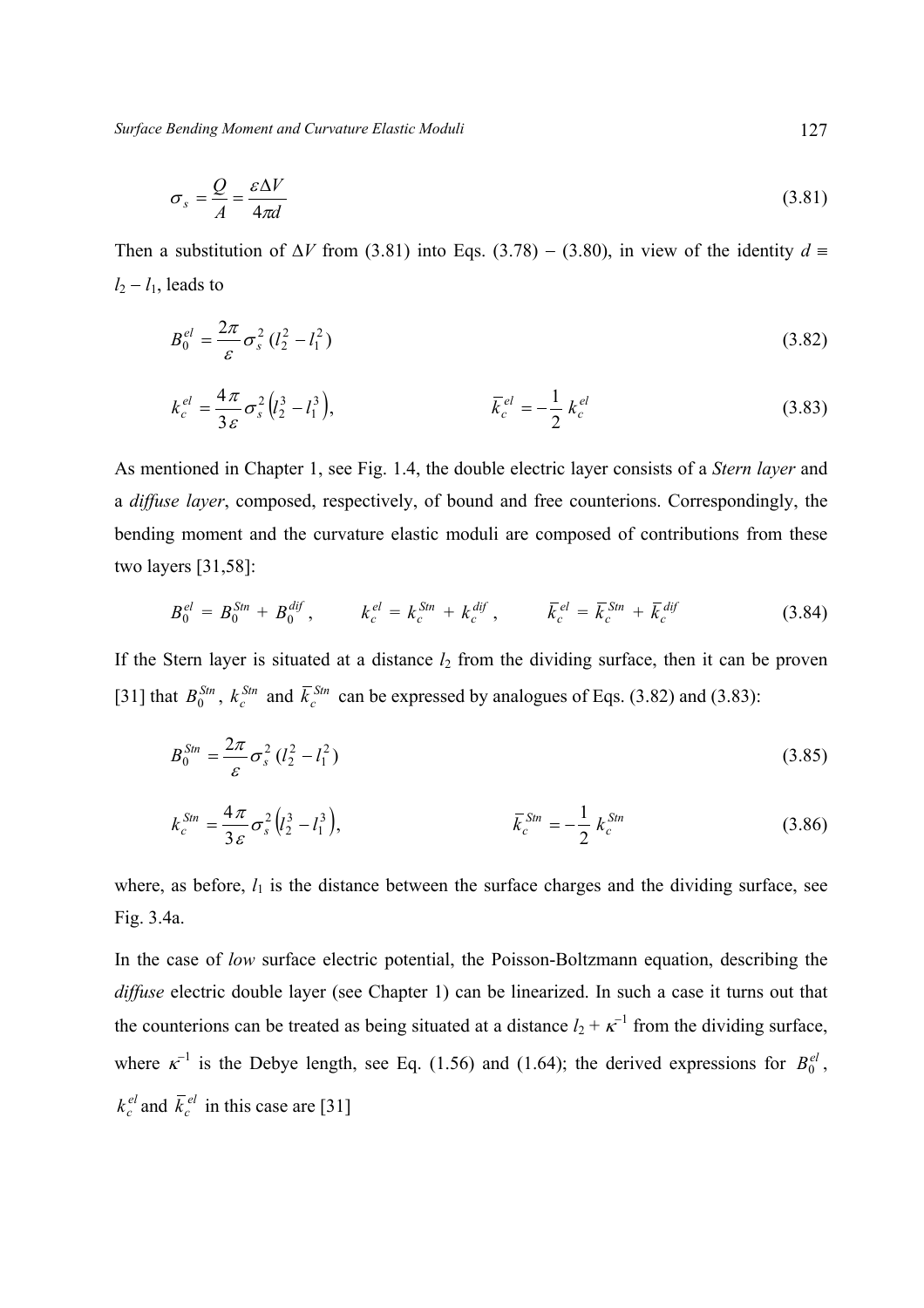$$
B_0^{el} = \frac{2\pi}{\varepsilon} \sigma_s^2 \left[ (l_2 + \kappa^{-1})^2 - l_1^2 \right] \tag{3.87}
$$

$$
k_c^{el} = \frac{4\pi}{3\varepsilon} \sigma_s^2 \left[ \left( l_2 + \kappa^{-1} \right)^3 - l_1^3 \right], \qquad \bar{k}_c^{el} = -\frac{1}{2} k_c^{el} \qquad (3.88)
$$

The latter equations look like Eqs. (3.82)–(3.83) in which  $l_2$  is formally replaced by  $(l_2 + \kappa^{-1})$ . In accordance with Eq. (3.84) the respective contributions of the diffuse part of the electric double layer can be obtained by subtraction of Eqs. (3.85)−(3.86) from their counterparts among Eqs. (3.87)−(3.88):

$$
B_0^{dif} = \frac{2\pi}{\varepsilon} \sigma_s^2 (2l_2 \kappa^{-1} + \kappa^{-2})
$$
 (low surface potential) (3.89)

$$
k_c^{dif} = \frac{4\pi}{3\varepsilon} \sigma_s^2 \left( 3l_2^2 \kappa^{-1} + 3l_2 \kappa^{-2} + \kappa^{-3} \right) \qquad \qquad \bar{k}_c^{dif} = -\frac{1}{2} k_c^{dif} \qquad (3.90)
$$

In the case of *moderate and high* surface electric potentials the expressions related to the Stern layer, Eqs. (3.85)−(3.86) can be applied again, whereas Eqs. (3.89)−(3.90) are no longer valid. In this more complicated case expressions for  $B_0^{dif}$ ,  $k_c^{dif}$  and  $\bar{k}_c^{dif}$  have been derived by means of a thermodynamic approach [31], and independently in Ref. [59] by using a hydrostatic approach based on Eqs.  $(4.146)$ ,  $(4.149)$  and  $(4.150)$  – see below. The results are [31,58]

$$
B_0^{dif} = \pm \frac{16}{\kappa^2} c_0 k T \left[ \ln \frac{1+y}{2} + \kappa l_2 (y-1) \right]
$$
 (3.91)

$$
k_c^{dif} = \frac{4}{\kappa^3} c_0 kT \left[ \frac{(y+2)(y-1)}{y(y+1)} + 4\kappa l_2 \left( \frac{2x^3}{y(y+1)} - \ln \frac{y+1}{2} \right) + 4\kappa^2 l_2^2 \left( \frac{2x^2}{y} - y + 1 \right) \right] \tag{3.92}
$$

$$
\bar{k}_c^{dif} = \frac{8}{\kappa^3} c_0 kT \left[ \int_{\frac{2}{1+y}}^1 \frac{\ln z \, dz}{1-z} - 2\kappa l_2 \left( \frac{2x^3}{y(y+1)} - \ln \frac{y+1}{2} \right) - 3\kappa^2 l_2^2 \left( \frac{2x^2}{y} - y + 1 \right) \right] \tag{3.93}
$$

Here  $c_0$  is the bulk concentration of a *Z*:*Z* electrolyte; *x* and *y* are quantities related to the surface potential as follows:

$$
x = \pm \frac{2\pi Zea^2}{\varepsilon\kappa kT R_2^2} \sigma_s, \qquad y = \sqrt{1+x^2} \tag{3.94}
$$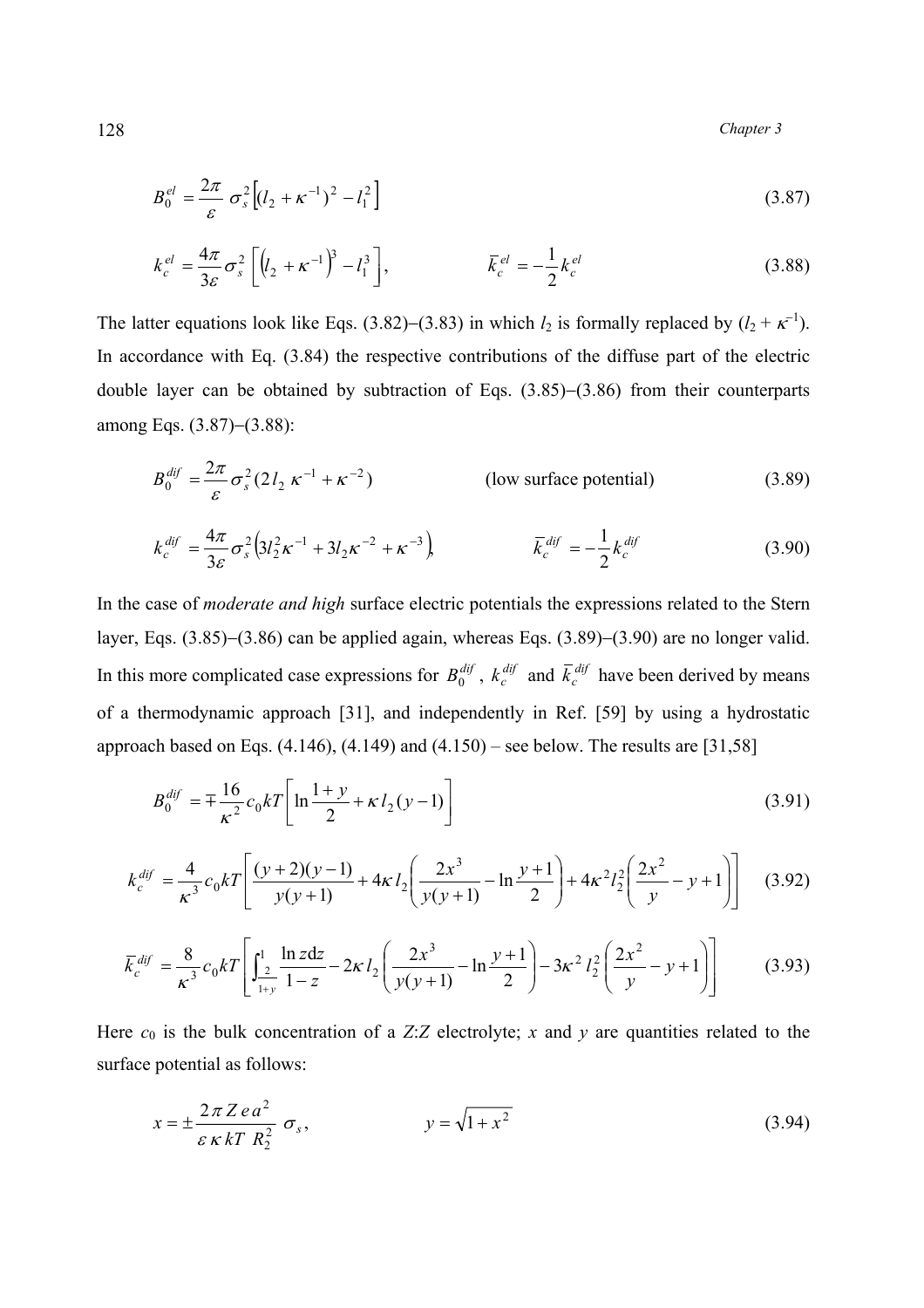In the latter expression the signs "+" and "−" refer to an electric double layer, respectively, *inside* an aqueous drop and *outside* a non-aqueous drop (bubble). Setting  $l_2 = 0$ , that is neglecting the distance between the equimolecular dividing surface and the surface of location of the bound counterions, Eqs. (3.91)−(3.93) are reduced to the expressions derived by Lekkerkerker [59].

Numerical calculations based on Eqs. (3.84)–(3.86) and (3.91)–(3.93) show that  $B_0^{el}$  is dominated by  $B_0^{Stn}$ , i.e. by the contribution of the Stern layer, whereas  $k_c^{el}$  and  $\bar{k}_c^{el}$  contain a considerable contribution from the diffuse layer, that is from  $k_c^{dif}$  and  $\bar{k}_c^{dif}$ . The magnitude of  $B_0^{el}$ ,  $k_c^{el}$  and  $\bar{k}_c^{el}$  is higher for lower electrolyte concentrations. For example, for  $c_0 = 10^{-5}$  M one computes  $B_0^{el} \approx 5 \times 10^{-11}$  N,  $k_c^{el} \approx 1 \times 10^{-19}$  J and  $\bar{k}_c^{el} \approx -3 \times 10^{-19}$  J [58].

#### *3.3.2. BENDING MOMENT EFFECTS ON THE INTERACTION BETWEEN DROPS IN EMULSIONS*

 *Interaction between deforming emulsion drops.* The collisions between the drops in an emulsion are accompanied with a flattening in the zone of contact between such two drops, see Fig. 3.5. The conditions for the formation of a flat film between two similar droplets have been studied by Danov et. al. [60] and Denkov et al. [61]. A modeling of the shape of a deformed drop with portions of a sphere and a plane (Fig. 3.5) proved to be a very good approximation [62]. Despite the fact that area of the formed flat film is relatively small, its appearance leads to a strong enhancement (with dozens of *kT*) of the energy of interaction between the two drops.



Fig. 3.5. Scheme of two emulsion drops deformed upon collision; the magnitude of the radius, *r*, of the formed flat film and its thickness, *h*, are exaggerated.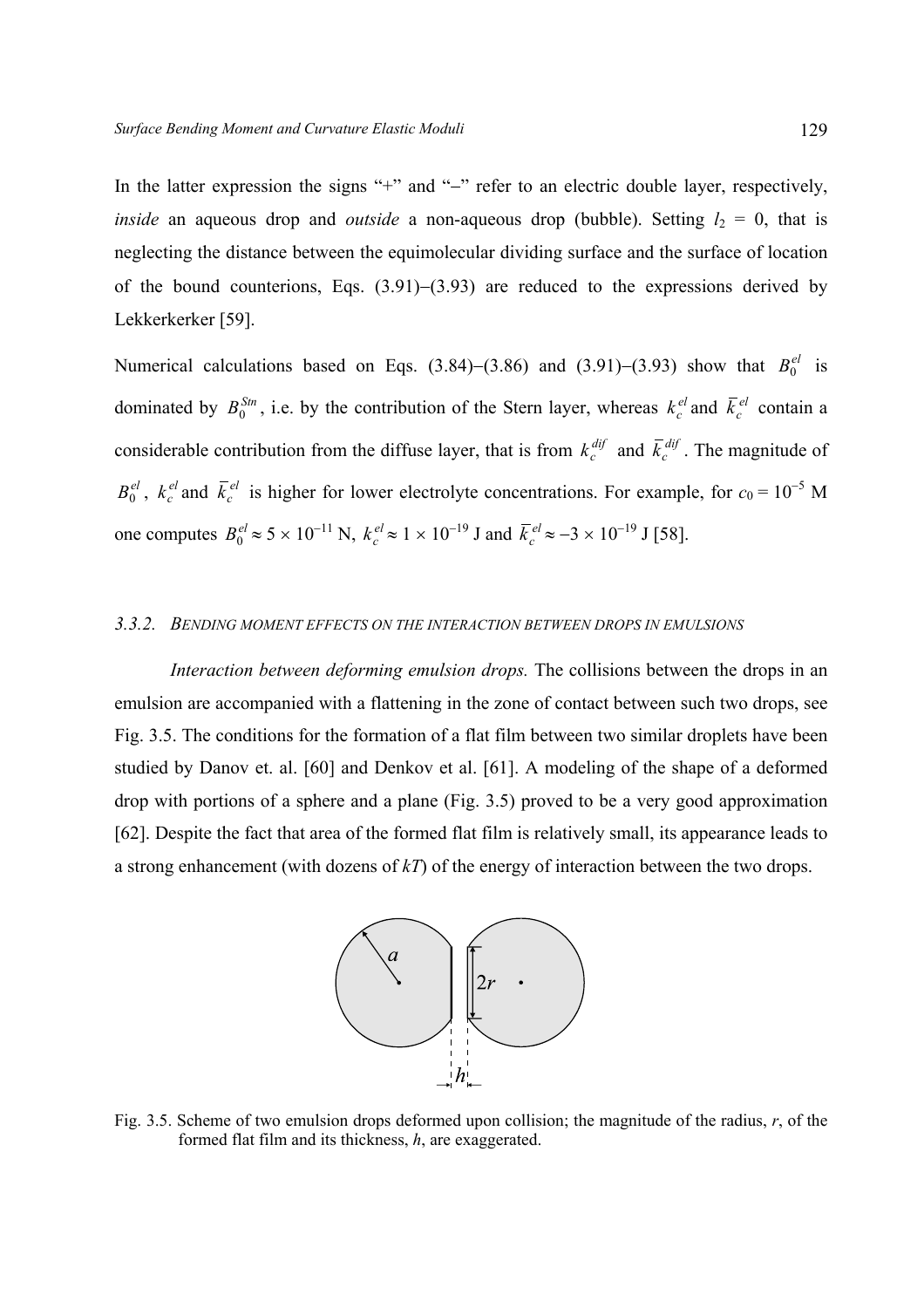We have in mind interactions due to the various components of the disjoining pressure: electrostatic, van der Waals, steric, depletion, oscillatory-structural, etc., see Chapter 5 for details. It has been taken into account [61,63] that if an initially spherical droplet deforms at fixed volume, its surface area increases, which gives rise to an effective interdroplet repulsion. Moreover, work of flexural (bending) deformation is conducted when the initially spherical interface in the zone of contact is converted into the planar surface of the film (Fig. 3.5). To estimate this work one can use Eq. (3.7); viz. by expanding Eq. (3.7) in series, keeping linear terms with respect to the curvature one obtains [63]

$$
W_f(H) \equiv 2\pi r^2 w_f = 2\pi r^2 (2k_c H_0^2 + B_0 H + \cdots), \qquad (r/a)^2 \ll 1. \tag{3.95}
$$

cf. Eq. (3.10); here *r* is the radius of the flat film; the multiplier 2 accounts for the fact that the film has two surfaces. The increment of  $W_f$ , which is due to the formation of a flat film, is

$$
\Delta W_f \equiv W_f(0) - W_f(H) = -2\pi r^2 B_0 H + O(H^2) = 2\pi r^2 B_0 / a + \cdots
$$
 (3.96)

The bending moment can be estimated as follows:  $|B_0| \approx |B_0^{vw} + B_0^{el}| \approx 5 \times 10^{-11} \text{ N}$ , see the numerical values given above in this chapter. Using the latter value together with  $kT = 4.1 \times 10^{-21}$  J (room temperature) and a tentative value  $r \approx a/20$ , from Eq. (3.96) we estimate

$$
\left|\Delta W_f\right| \approx \left(2 \times 10^6 \,\text{cm}^{-1}\right) \times akT \tag{3.97}
$$

Consequently, for emulsion drops of radii  $10^{-6}$  cm  $< a < 10^{-4}$  cm the contribution of the interfacial bending moment to the energy of interaction between two drops will be  $2 kT < |\Delta W_f| < 200 kT$ . In other words, we arrive at the conclusion that the interfacial bending moment  $B_0$  could be important for the interactions between sub- $\mu$ m, and even  $\mu$ m-sized, drops [63]. This conclusion is intriguing insofar as it is usually believed that the bending energy is essential only for objects of very high interfacial curvature, like the nuclei of a new fluid phase and the droplets in microemulsions.

It should be also noted that  $B_0 > 0$  for emulsions type "oil-in-water", whereas  $B_0 < 0$  for emulsions type "water-in-oil". Consequently, in view of Eq. (3.96) the energy of interfacial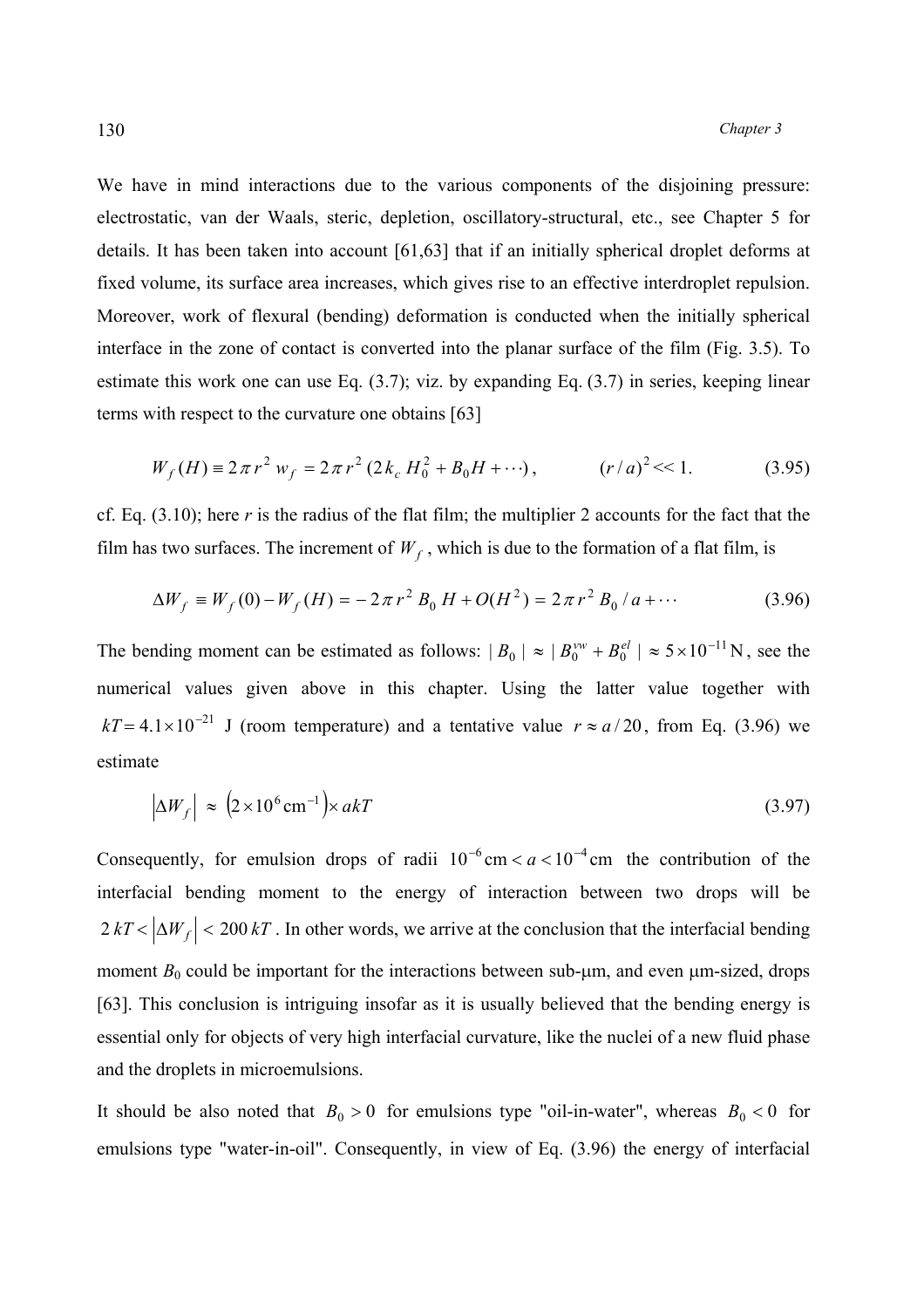bending deformation contributes to a *repulsion* between oil drops in water ( $\Delta W_f > 0$ ), but to an *attraction* between water drops in oil ( $\Delta W_f$  < 0) [63]. For example, Koper et al. [64] have observed formation of doublets (with energy of bonding  $\approx 10 kT$ ) from aqueous microemulsion drops dispersed in oil; this phenomenon could be attributed, at least in part, to the effect of  $\Delta W_f$  < 0.

 *Interactions between drops in double emulsions*. As mentioned above, the effect of the interfacial bending moment  $B_0$  can be important for emulsion systems of low interfacial tension. It has been demonstrated by Binks [65], that after intensive stirring in such systems one could observe a simultaneous formation of emulsion and microemulsion drops, see Fig. 3.6. Having in mind the above discussion, one expects that  $\Delta W_f > 0$  helps for stabilization of the formed emulsion. Indeed, for  $\Delta W_f > 0$  the bending moment opposes the flattening of the drops in the contact zone thus decreasing the probability for formation (and consecutive rupturing) of a thin liquid film between two colliding droplets; in other words, the bending moment counteracts the coalescence of emulsion drops. It is reasonable to assume that the condition  $\Delta W_f > 0$  is fulfilled for the microemulsion drops, which do not increase their size with time, despite the intensive Brownian collisions between them. For the system depicted in Fig. 3.6a the microemulsion drops are in the *continuous* phase, i.e. the emulsion and microemulsion drops have the same sign of the curvature. Therefore, one could expect that



Fig. 3.6. Sketch of an emulsion drop coexisting with smaller microemulsion drops (a) in the continuous and (b) in the disperse phase. The running unit normal to the interface, **n**, is directed from phase 1 toward phase 2.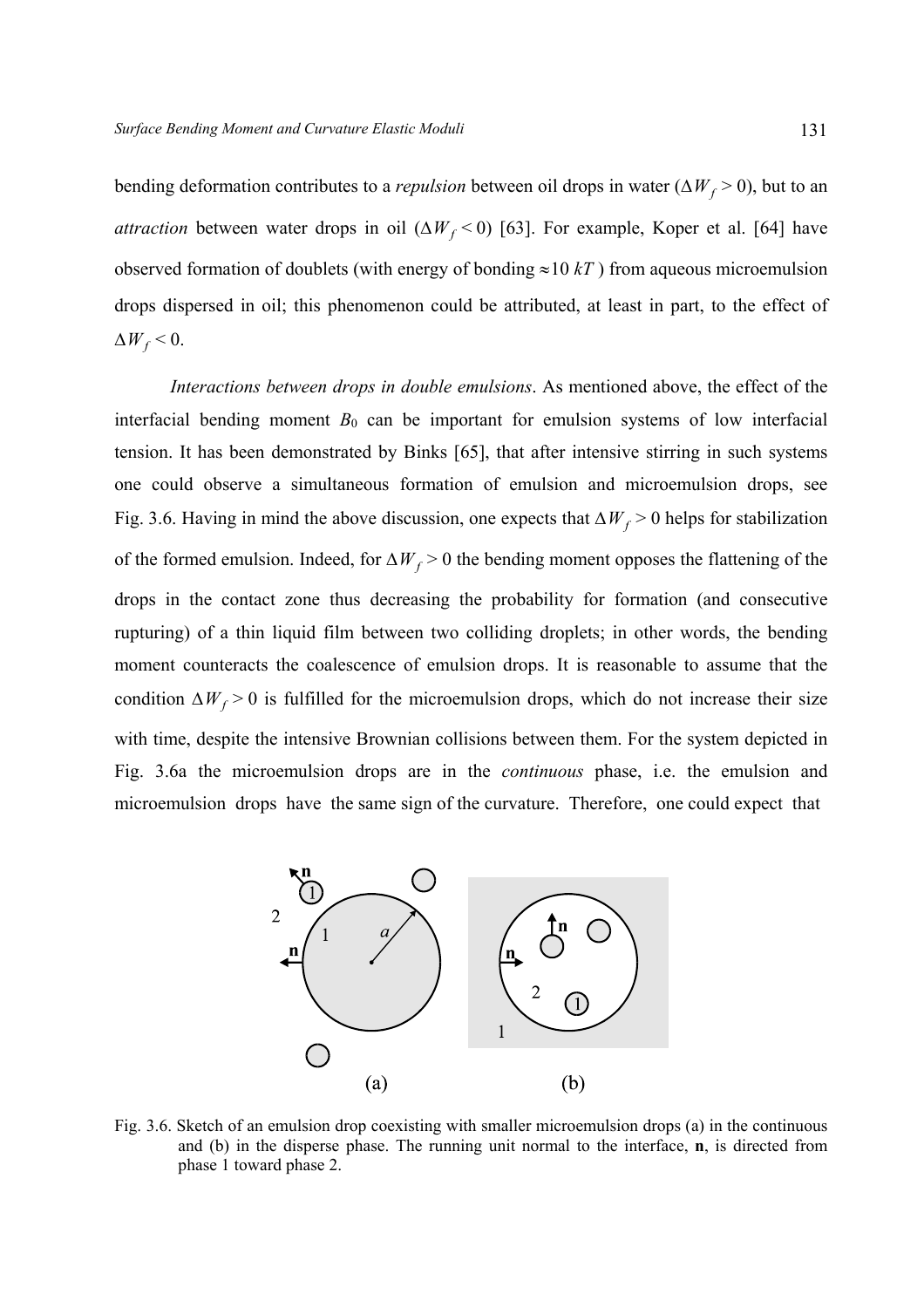$\Delta W_f$  > 0 for the emulsion drops, as well. On the contrary, for the system depicted in Fig. 3.6b, that is the microemulsion drops are in the *disperse* phase, the emulsion and microemulsion drops have the opposite sign of the curvature, which is determined by the direction of the unit normal **n**, see Eq. (3.21). Hence, if  $\Delta W_f > 0$  for the *micro*-emulsion drops, then  $\Delta W_f < 0$  for the emulsion drops. Consequently, for the system in Fig. 3.6b the bending moment contributes to an *attraction* between the emulsion drops and favors their coalescence.

According to Davies and Riedal [66] both types of emulsions, those from Fig. 3.6a,b and 3.6b, are formed upon stirring. That type of emulsion survives, for which the coalescence is slower. If the effect of the interfacial bending moment dominates the interactions between the emulsion droplets, one can expect that the emulsion in Fig. 3.6a will survive [63]. In fact, this is observed experimentally; viz. the emulsion which contains microemulsion drops in the continuous phase is more stable [65].

It is worthwhile noting that in emulsions the effect of the interfacial bending moment acts simultaneously with other type of interactions between the droplets, such as the surface forces of various origin: van der Waals interactions, electrostatic (double-layer), steric, depletion, oscillatory-structural, hydration and other forces. For that reason, the analysis of the stability of an emulsion needs a careful estimate of the relative contributions of various factors to the dropdrop interaction energy; see Ref. [67] for details.

It should be also noted that the bending effects may influence the stability of an emulsion when the rupturing of thin emulsion films happens through nucleation of pores, see e.g. Ref. [68].

### **3.4. SUMMARY**

An interface (or membrane) possesses 4 modes of deformation: dilatation, shearing, bending and torsion (Fig. 3.1). The first couple of modes represent two-dimensional analogues of respective deformations in the bulk phases. The bending and torsion modes are related to variations in the two principle curvatures of the interface, that is to the presence of two additional degrees of freedom. From a *thermodynamic* viewpoint, the curvature effects can be accounted for as contributions of the work of interfacial bending and torsion to the total energy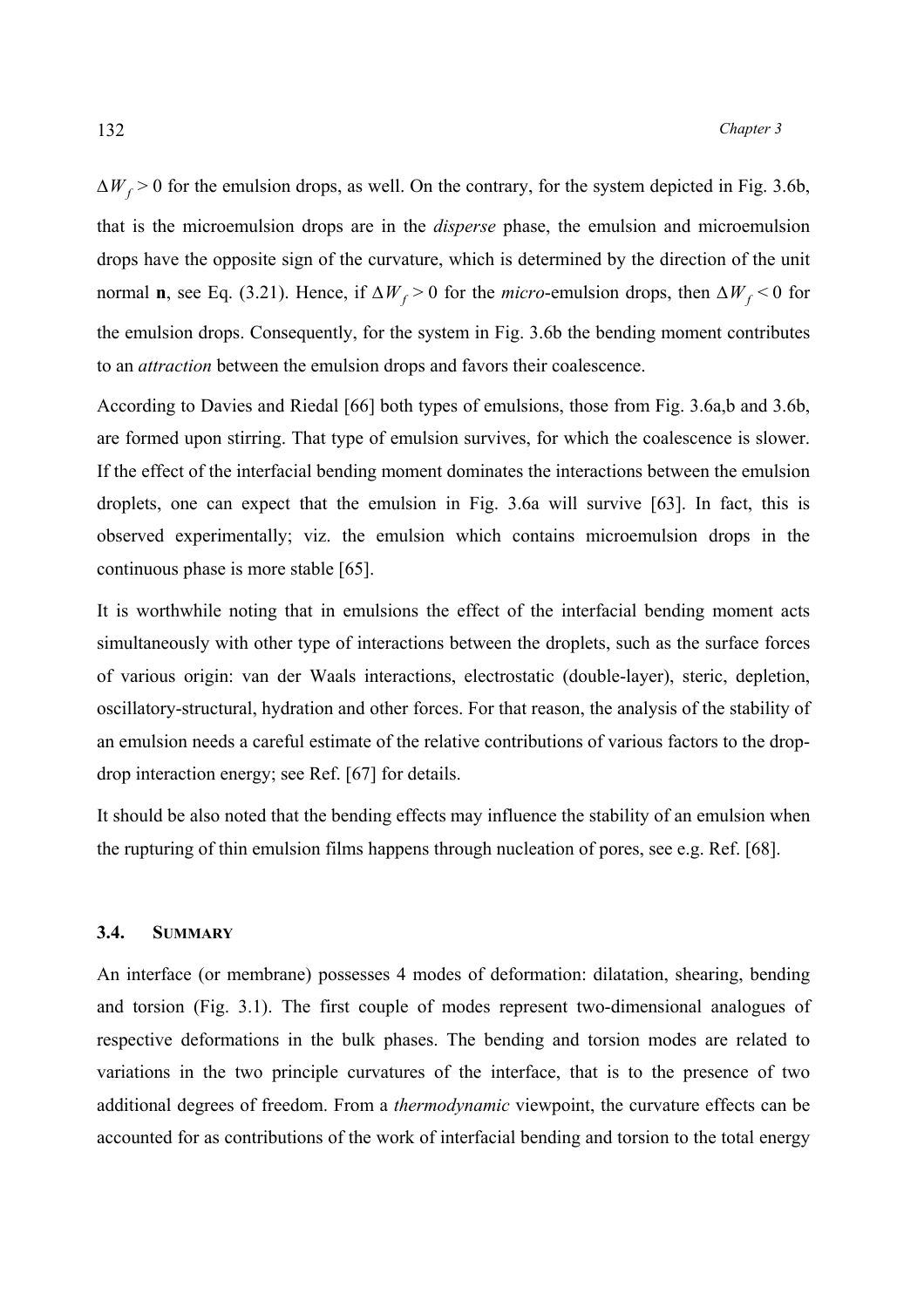of the system; the respective coefficients are the interfacial (surface) bending and torsion moments, *B* and Θ, see Eq. (3.1). The most popular model of the interfacial curvature effects provides an expression for the mechanical work of flexural deformation, Eq. (3.7), which involves 3 parameters: bending and torsion elastic moduli,  $k_c$  and  $\bar{k}_c$ , and spontaneous curvature,  $H_0$ .

First we have considered the simpler case of spherical geometry. The dependence of the bending moment *B* on the choice of the dividing surface at fixed physical state of the system is investigated, see Eq. (3.32), (3.33) and Fig. 3.2. The connection between the quantities bending moment, Tolman length and spontaneous curvature has been demonstrated, see Eqs. (3.10) and (3.39). Micromechanical expressions, Eqs. (3.69) and (3.70), allow one to calculate the surface tension and the bending moment if an expression for the pressure tensor is available.

From the viewpoint of the microscopic theory, various intermolecular forces may contribute to the interfacial moments *B*,  $\Theta$ , and to the curvature elastic moduli,  $k_c$  and  $\bar{k}_c$ , see Eqs. (3.72) and (3.73). Such are the *van der Waals* forces, Eq. (3.75), the *steric* interactions, Eq. (3.77) and the *electrostatic* interactions, Eqs. (3.78)−(3.80) and (3.82)−(3.93).

The interfacial bending moment may give an essential contribution to the interaction between deformable droplets in emulsions, see Eq. (3.96). In general, the curvature effects are expected to be significant for interfaces of low tension and high curvature. An example are the biomembranes, which usually have low tension. The present chapter is an introduction to the next Chapter 4, in which the general theory of curved interfaces and biomembranes is considered.

### **3.5. REFERENCES**

- 1. J.W. Gibbs, The Scientific Papers of J.W. Gibbs, Vol. 1, Dover, New York, 1961.
- 2. R.C. Tolman, J. Chem. Phys. 17 (1949) 333.
- 3. F.O. Koenig, J. Chem. Phys. 18 (1950) 449.
- 4. F.P. Buff, J. Chem. Phys. 19 (1951) 1591.
- 5. F.P. Buff, J. Chem. Phys. 23 (1955) 419.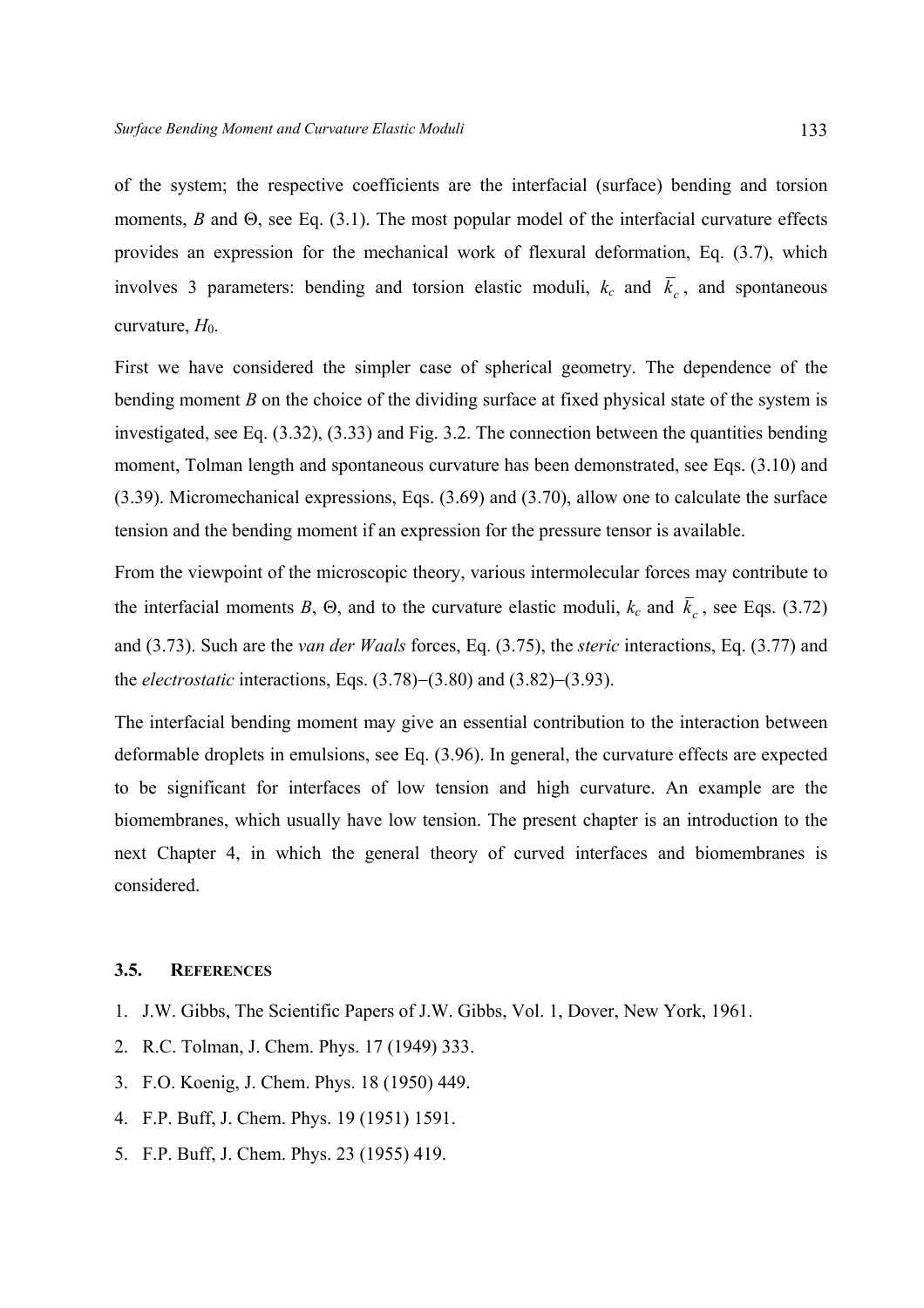- 6. F.P. Buff, The Theory of Capillarity, in: S. Flügge (Ed.), Handbuch der Physik, Vol. X, Springer, Berlin, 1960.
- 7. S. Kondo, J. Chem. Phys*.* 25 (1956) 662.
- 8. S. Ono, S. Kondo, Molecular Theory of Surface Tension in Liquids, in: S. Flügge (Ed.), Handbuch der Physik*,* vol. 10, Springer, Berlin, 1960, p. 134.
- 9. A.I. Rusanov, Phase Equilibria and Surface Phenomena, Khimia, Leningrad, 1967 (in Russian); Phasengleichgewichte und Grenzflächenerscheinungen*,* Akademie Verlag, Berlin, 1978.
- 10. J.S. Rowlinson, B. Widom, Molecular Theory of Capillarity, Clarendon Press, Oxford, 1982.
- 11. J. Gaydos, Y. Rotenberg, L. Boruvka, P. Chen, A.W. Neumann, The Generalized Theory of Capillarity, in: A.W. Neumann & J.K. Spelt (Eds.) Applied Surface Thermodynamics, Marcel Dekker, New York, 1996, p. 1.
- 12. J.E. Bowcott, J.H. Schulman, Z. Elektrochem. 59 (1955) 283.
- 13. J.H. Schulman, J.B. Montagne, Ann. N.Y. Acad. Sci. 92 (1961) 366.
- 14. W. Stoeckenius, J.H. Schulman, L.M. Prince, Kolloid-Z. 169 (1960) 170.
- 15. C.L. Murphy, Thermodynamics of Low Tension and Highly Curved Interfaces, Ph.D. Thesis (1966), University of Minnesota, Dept. Chemical Engineering); University Microfilms, Ann Arbour, 1984.
- 16. M.L. Robbins, in: K.L. Mittal (Ed.) Micellization, Solubilization and Microemulsions, Vol. 2, Plenum Press, New York, 1977.
- 17. C.A. Miller, J. Dispersion Sci. Technol. 6 (1985) 159.
- 18. P.G. de Gennes, C. Taupin, J. Phys. Chem. 86 (1982) 2294.
- 19. J.Th.G. Overbeek, G.J. Verhoeckx, P.L. de Bruyn, H.N.W. Lekkerkerker, J. Colloid Interface Sci. 119 (1987) 422.
- 20. N.D. Denkov, P.A. Kralchevsky, I.B. Ivanov, C.S. Vassilieff, J. Colloid Interface Sci. 143 (1991) 157.
- 21. G. Kirchhoff, Crelles J. 40 (1850) 51.
- 22. A.E.H. Love, Phil. Trans. Roy. Soc. London A 179 (1888) 491.
- 23. W. Helfrich, Z. Naturforsch. 28c (1973) 693.
- 24. W. Helfrich, Z. Naturforsch. 29c (1974) 510.
- 25. E.A. Evans, R. Skalak, Mechanics and Thermodynamics of Biomembranes, CRC Press, Boca Raton, Florida, 1979.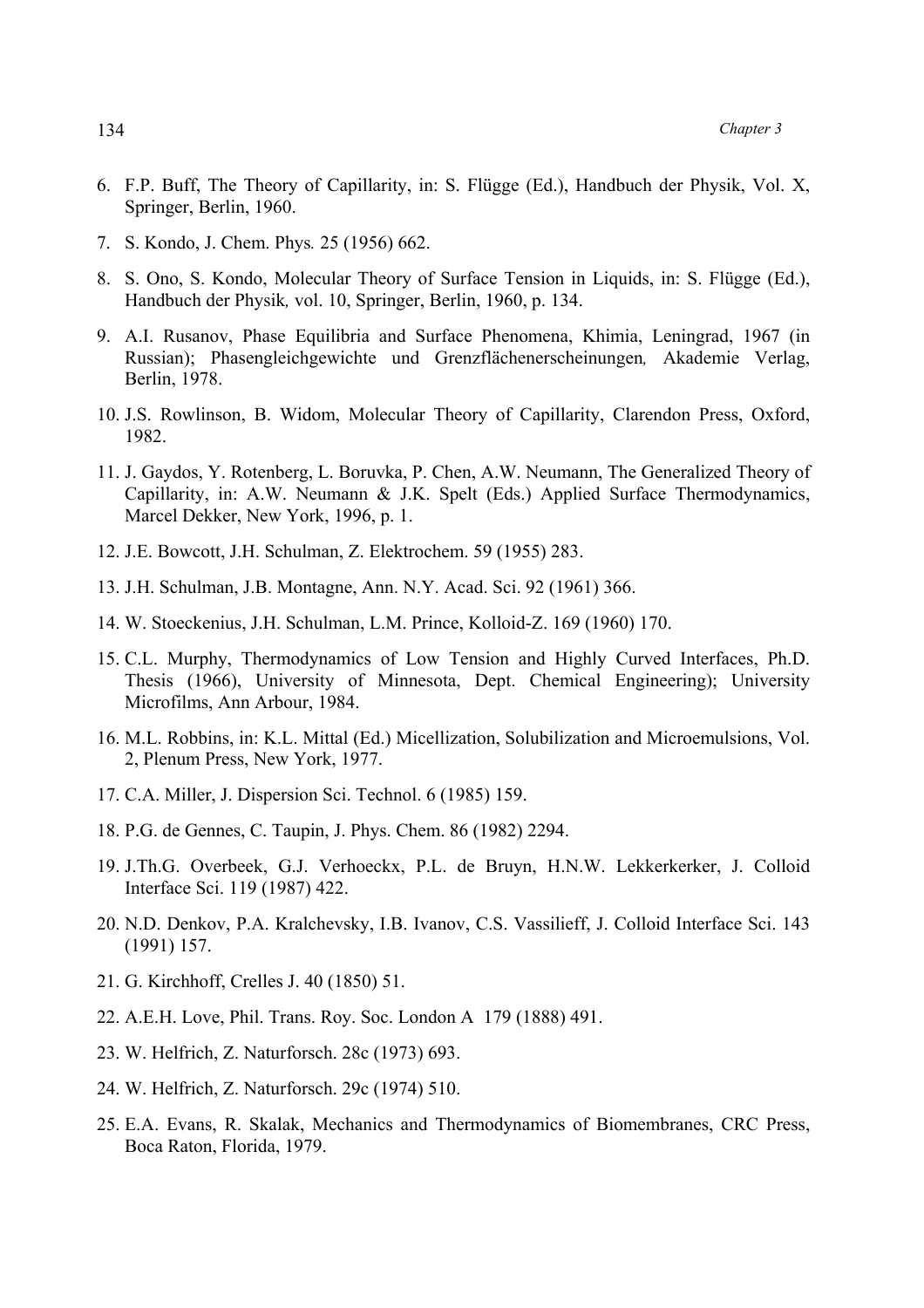- 26. P.G. de Gennes, Physics of Liquid Crystals, Clarendon Press, Oxford, 1974.
- 27. H.W. Huang, Biophys. J. 50 (1986) 1061.
- 28. A.G. Petrov, The Lyotropic State of Matter: Molecular Physics and Living Matter Physics, Gordon & Breach Sci. Publishers, Amsterdam, 1999.
- 29. I.B. Ivanov, P.A. Kralchevsky, in: I.B. Ivanov (Ed.) Thin Liquid Films, Marcel Dekker, New York, 1988, p. 91.
- 30. P.A. Kralchevsky. J. Colloid Interface Sci. 137 (1990) 217.
- 31. T.D. Gurkov, P.A. Kralchevsky, Colloids Surf. 47 (1990) 45.
- 32. L. Boruvka, A.W. Neumann, J. Chem. Phys. 66 (1977) 5464.
- 33. V.S. Markin, M.M. Kozlov, S.I. Leikin, J. Chem. Soc. Faraday Trans. 2, 84 (1988) 1149.
- 34. P.A. Kralchevsky, J.C. Eriksson, S. Ljunggren, Adv. Colloid Interface Sci. 48 (1994) 19.
- 35. S. Ljunggren, J.C. Eriksson, P.A. Kralchevsky, J. Colloid Interface Sci. 161 (1993) 133.
- 36. C.E. Weatherburn, Differential Geometry of Three Dimensions, Cambridge University Press, Cambridge, 1939.
- 37. A.J. McConnell, Application of Tensor Analysis, Dover, New York, 1957.
- 38. P.A. Kralchevsky, T.D. Gurkov, I.B. Ivanov. Colloids Surf. 56 (1991) 149.
- 39. J.G. Kirkwood, F.P. Buff, J. Chem. Phys. 17 (1949) 338.
- 40. J.H. Irving, J.G. Kirkwood, J. Chem. Phys. 18 (1950) 817.
- 41. T.L. Hill, An Introduction to Statistical Thermodynamics, Addison-Wesley, Reading, MA, 1962.
- 42. F.M. Kuni, A.I. Rusanov, in: The Modern Theory of Capillarity, A.I. Rusanov & F.C. Goodrich (Eds.), Akademie Verlag, Berlin, 1980.
- 43. F.C. Goodrich, in: Surface and Colloid Science, Vol. 1, E. Matijevic (Ed.), Wiley, New York, 1969; p.1.
- 44. P.A. Kralchevsky, T.D. Gurkov, Colloids Surf. 56 (1991) 101.
- 45. T.D. Gurkov, P.A. Kralchevsky, I.B. Ivanov, Colloids Surf. 56 (1991) 119.
- 46. J.L. Vivoy, W.M. Gelbart, A. Ben Shaul, J. Chem. Phys. 87 (1987) 4114.
- 47. I. Szleifer, D. Kramer, A. Ben Shaul, D. Roux, W. M. Gelbart, Phys. Rev. Lett.60 (1988) 1966.
- 48. S.T. Milner, T.A. Witten, J. Phys. (Paris) 49 (1988) 1951.